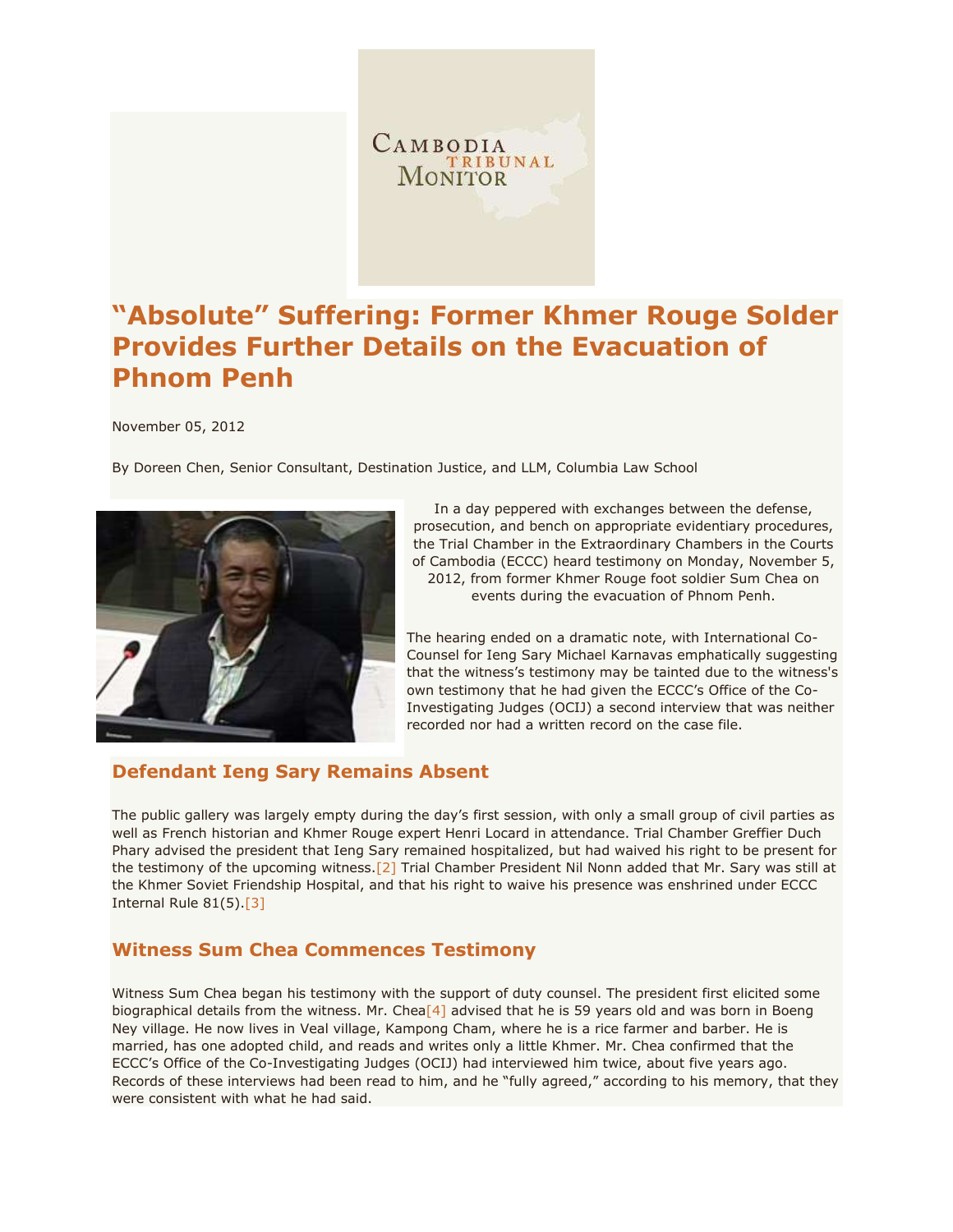National Assistant Co-Prosecutor Song Chorvoin was given the floor, and she requested permission to hand the witness copies of the written record of his OCIJ interview and display it on screen. The president responded that it might not be helpful to give the witness a copy of the interview in light of his minimal Khmer literacy but permitted its display on screen.

Mr. Chea advised the prosecutor that he voluntarily joined the Khmer Rouge as a soldier in 1972 "because of the former prince, Norodom Sihanouk, who appealed to his children to go to the*maquis* forest." He belonged to Division 1, which was located in Boeng Nay village, Boeng Nay commune, the same location where he was born; Voeun was the head of the division, he said, and "the division was not properly organized and there were not a lot of soldiers … yet".

#### **Attack on Phnom Penh and the Entrapment of Lon Nol Soldiers**



Next, Ms. Chorvoin reminded the witness that he had told the OCIJ investigators of being located in Basit prior to the fall of Phnom Penh.<sup>[5]</sup> Asked to elaborate on this comment, Mr. Chea said that his unit was there for about two months, and after conquering Basit, they moved on to attack Phnom Penh. The witness could not recall how many divisions attacked Phnom Penh but confirmed that his division was involved. They attacked Phnom Penh from the south of Basit. They began their attack "at night, and we moved to the location of Khmuonh and Traloak Bek."

The witness had testified to the OCIJ, Ms. Chorvoin said, that when he entered Phnom Penh, he saw many weapons and people looking very confused. She asked if these people were Lon Nol soldiers or civilians. Mr. Chea responded that he initially "did not know who was who," but they were, in fact, both types of people. He added, "Immediately, upon arriving

in Phnom Penh, the Khmer Rouge soldiers asked people to evacuate the city. They were told to leave the city in three days, and the division soldiers had to do their best to ensure that the city was emptied of its population."

Ms. Chorvoin asked who ordered the evacuation, prompting International Co-Counsel for Nuon Chea Jasper Pauw objected to general questions about the "Khmer Rouge soldiers" and the "Khmer Rouge army," because it was "well known" that there were different types of soldiers operating, and "operating in different ways depending on where they were." While he did not object to the questions as such, Mr. Pauw asked that the witness be directed to testify only as to his own knowledge.

Ms. Chorvoin responded that she had asked the question as a follow-up to the witness's testimony. The witness then responded to Ms. Chorvoin's earlier question, stating:

We received the order from Mr. Hak, who was the head of the battalion. … Mr. Hak talked in general to the whole group of soldiers. … It was an order … to evacuate the whole population of Phnom Penh. The population had to be moved out of Phnom Penh and could only return after seven days, so that the city could be cleaned. … Hak was under the command of Voeun. Voeun was the commander of the division and Hak was the battalion commander.

Ms. Chorvoin advised that, according to the witness's written record of interview, if people resisted leaving the city, the witness "had to do whatever he could so long as they left the city." Mr. Chea clarified that people under his supervision did not resist the order to leave, but people under other divisions did. He confirmed that people could be forced to leave at gunpoint.

The prosecutor reminded Mr. Chea that he had told the OCIJ of "beatings and mistreatment, and shootings and killings in the most serious cases" of resistance.[\[6\]](http://www.cambodiatribunal.org/blog/2012/11/%E2%80%9Cabsolute%E2%80%9D-suffering-former-khmer-rouge-solder-provides-further-details-evacuation#_ftn6) Ms. Chorvoin asked if these acts were committed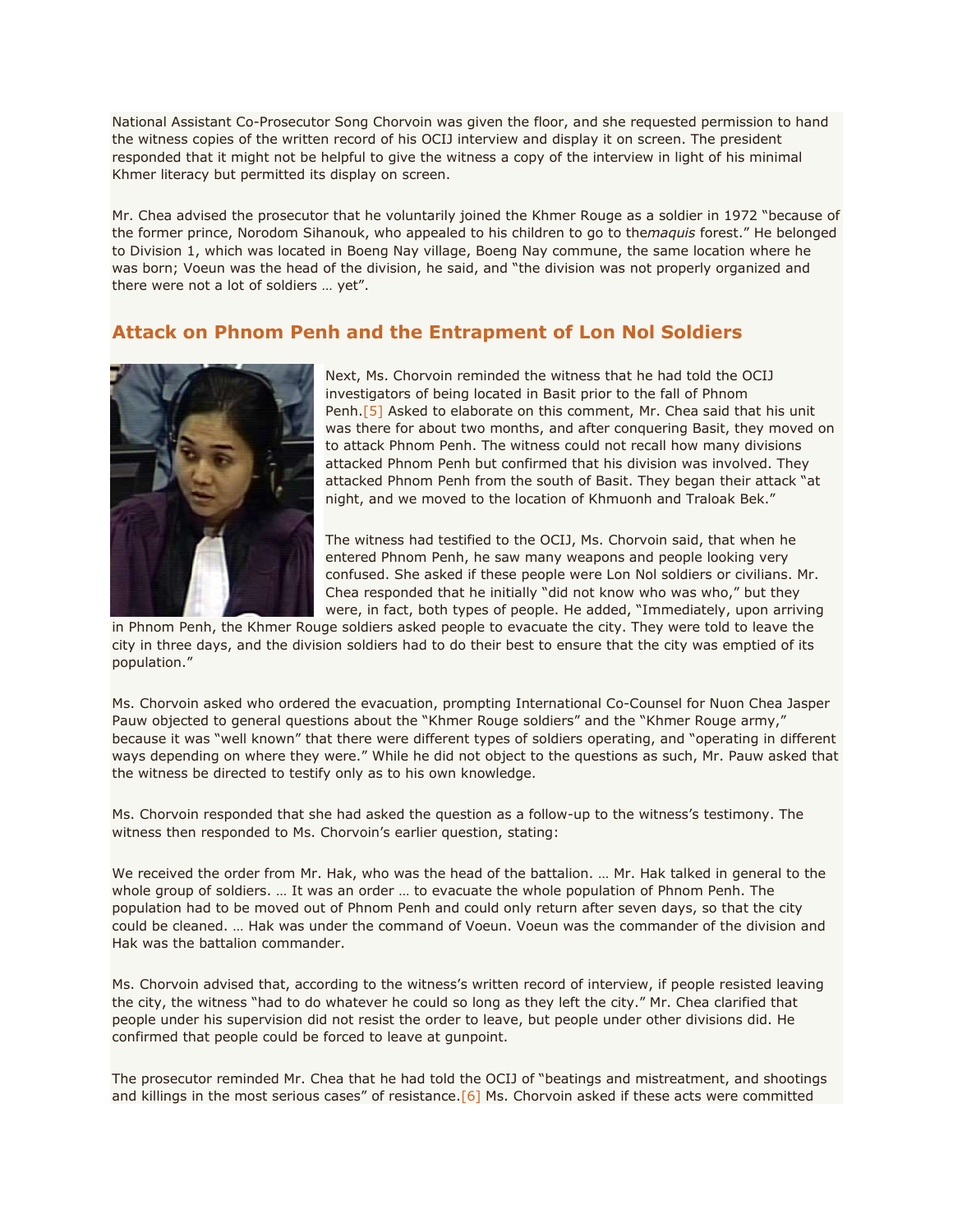against Lon Nol soldiers, including those who had surrendered. The witness responded that when they arrived in Phnom Penh, the situation was "really chaotic." He continued:

We did not know who was who, who was a Lon Nol soldier and who was a civilian. … There was another group, a group who was designated to force the people [to evacuate]. That group had to resort to whatever means to ensure that [people] left the city. … They had to resort to harsh measures. … As a result, within five days, all people left the city.

Providing further vivid details about general conditions at the time of the evacuation, the witness described, "People were leaving in miserable conditions. The situation was worse in the hospital. We saw people carrying their children on the streets … People were not being treated in the hospitals, and we saw people dying on the streets."



Mr. Chea further explained that Hak ordered the witness's division to target Psar Thmei,  $[7]$  Chroy Chongva,  $[8]$  and Kilometer 9 in Phnom Penh. He did not know where the civilians were to be evacuated, however, adding, "It took us around five to six days [to evacuate Phnom Penh], and then the city was empty."

Returning to the fate of Lon Nol soldiers, Ms. Chorvoin reminded the witness of his OCIJ that "after seven or eight days, they set up loudspeakers and called for all Lon Nol soldiers to go back to their duty stations. Those who attempted to leave were arrested anyway because they were found out through their biographies."[\[9\]](http://www.cambodiatribunal.org/blog/2012/11/%E2%80%9Cabsolute%E2%80%9D-suffering-former-khmer-rouge-solder-provides-further-details-evacuation#_ftn9) Asked to elaborate, Mr. Chea said:

Following the evacuation of the city, in various regiments as well as divisions, they set up loudspeakers in order to propagandize, to lure former Lon Nol soldiers to submit themselves, to surrender. That was the trick that they plotted to do. They asked [Lon Nol soldiers] to come in and reveal their

former status, for example, if they were captains or soldiers of any rank. In my division, we also did that. … I was told by Koeun [to do this]. Koeun was a person who was very daring. He ordered the smashing. … He did not tell us specifically [how to treat former Lon Nol soldiers]. He only asked us to lure those who were former Lon Nol soldiers to come in. … One day, they would be killed. That was what he told us.

Ms. Chorvoin asked if Mr. Chea knew how research on "networks" of Lon Nol soldiers was conducted. The witness reiterated that they spread propaganda through loudspeakers in the streets.

### **Period Prior to the Attack on Phnom Penh**

At this point, International Assistant Co-Prosecutor Dale Lysak directed the witness back to the period prior to the attack on Phnom Penh, asking if there were other locations where the witness's division was based between 1972 and the two months at Basit. Mr. Chea replied:

I first joined the Revolutionary Army in Boeng Nay commune. … We did not have, you know, modern weaponry with us. There were only conventional weapons at that time. We had to fight our way from 1972, and we tried to approach Phnom Penh until 1975. … We engaged in combat in Kampong Cham, in Kvet, and Skun. It was on the way to Knal Keng, Prek Kdam. Then we arrived at Tatha Bridge. We stationed there briefly. Then we moved on to Basit.

Mr. Chea testified that he did not hold any position within his division. Mr. Lysak asked whether Mr. Chea was a member of a particular squad or platoon. The witness said that he could not recall such details, only that Hak was battalion commander and Voeun was division commander.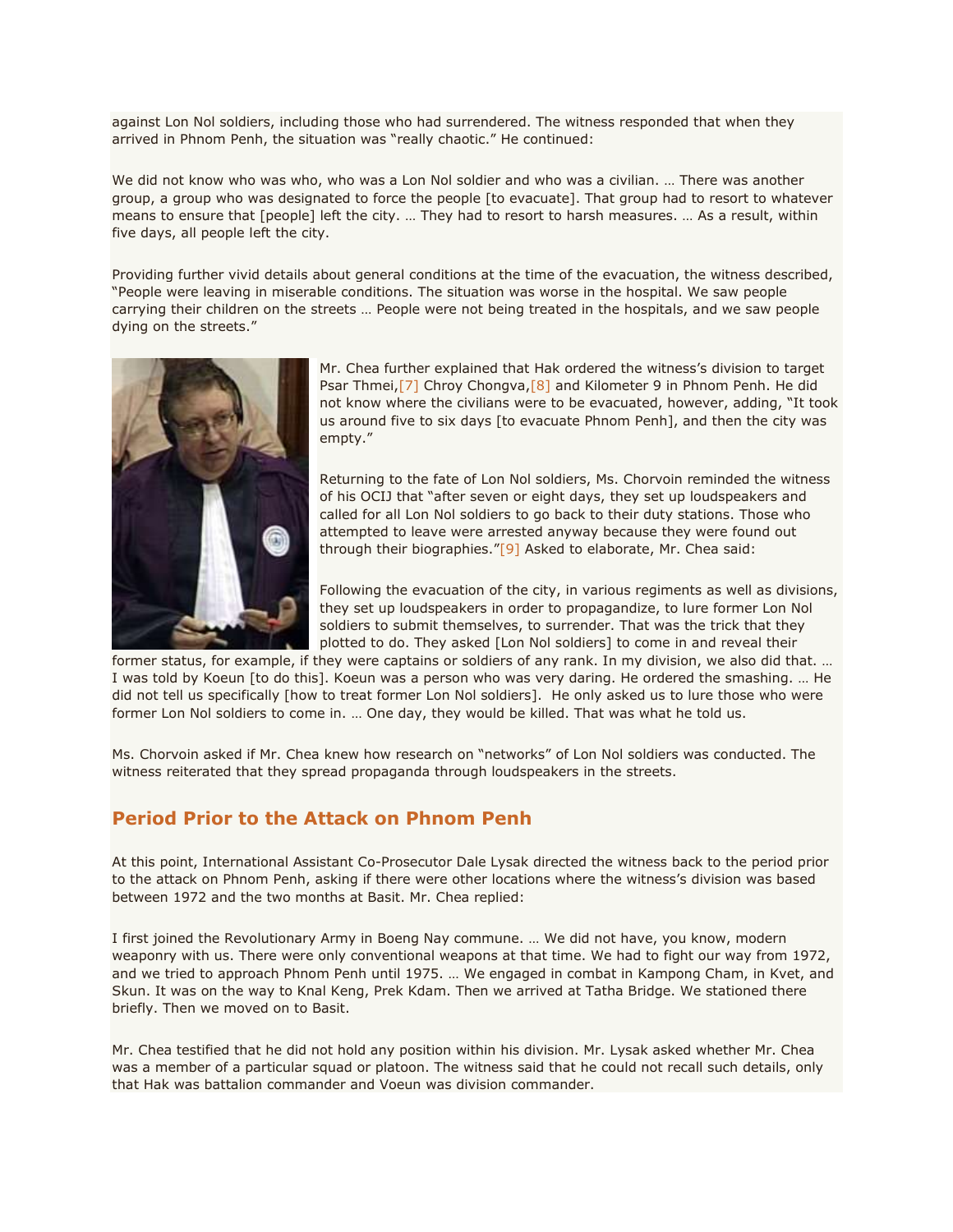Mr. Lysak asked the witness if he could state when Kampong Cham provincial town was liberated by Khmer Rouge soldiers. The witness did not know precisely but said, "Along the way, from 1972, we fought and liberated Kampong Cham in 1972 or 1973 and then we continued to progress along the road, in 1973, 1974, all the way to Phnom Penh." Mr. Chea did not know the fate of Kampong Cham provincial town after it was liberated, since, as soldiers, they were not allowed to walk freely and could not therefore know "the situation that was evolving at the time." Mr. Lysak pressed on, asking the witness if he knew if the civilians were allowed to stay in Kampong Cham provincial town or had to move to the countryside. The witness said that he did not know, as he had to "stay at the frontline" and "prepare for combat." He also denied participating in the battle for Uddong.

The witness did not know how many soldiers were in Division 1 when it attacked Phnom Penh, stating only that it contained many squads of 12 men. Neither did he know how many squads were in Hak's battalion, although he did know "it was not a complete battalion. There were only a few members in certain squads ... only two members left [in some], in others, three or four."

Mr. Lysak redirected the Mr. Chea to his testimony that that his troops entered Basit and then came to Phnom Penh through Khmuonh. Mr. Lysak asked the witness to describe the location of those two locations in relation to Phnom Penh. Mr. Chea obliged, detailing:

Basit is the "safety belt" of [Phnom Penh]. Once we conquered Basit, then we headed for Khmuonh. Khmuonh was located west of Basit. It was approximately four or five kilometers away. When we got Khmuonh, we had to progress to La Peak, and then we had to progress to Tuol Kork.

The witness confirmed that Basit is north of Phnom Penh.

# **A "Pitiful" State: Mistreatment of Lon Nol Soldiers and Civilians during Evacuation**

Returning to the issue of the treatment of Lon Nol soldiers, Mr. Lysak asked the witness about orders to identify and detain such soldiers. Mr. Chea responded, "In my group, there was no such assignment, but it happened to other groups of soldiers who were tasked with telling the public – civilians – about who would be allowed to come and work by giving their background or rank."

Mr. Lysak clarified that he was referring to the period when the witness entered Phnom Penh, asking if there were situations in which Lon Nol soldiers were captured during combat and if so, what happened to them. Mr. Chea replied, "When we approached Phnom Penh, we saw no Lon Nol soldiers because people already took off their uniforms, so we could not identify who was a Lon Nol soldier. They were all civilians to us."

The prosecutor reminded Mr. Chea of his testimony to the OCIJ that soldiers pointed their guns at people to frighten them into leaving and that if people refused to do so, there were beatings, shootings, and killings, with East Zone soldiers being the harshest.<sup>[10]</sup> Asked whether he witnessed such beatings and killings after he entered Phnom Penh, Mr. Chea responded:

In my unit, we did not mistreat people. People had been evacuated easily. We were stationed on the road leading to the French Embassy. Indeed, our group was located right at the embassy. … Other people who resisted such evacuation were shot. Other groups shot people to scare the hell out of people.

The witness advised that Hak told him about the beatings and killings and had said that "without mistreating some of the people, we will not manage to empty the city of its population." As to whether he personally witnessed mistreatment by East Zone soldiers, Mr. Chea said that he was informed of this by people in his group. The witness did not think that Khmer Rouge soldiers were disciplined for such mistreatment, because "there was no court of law at that time."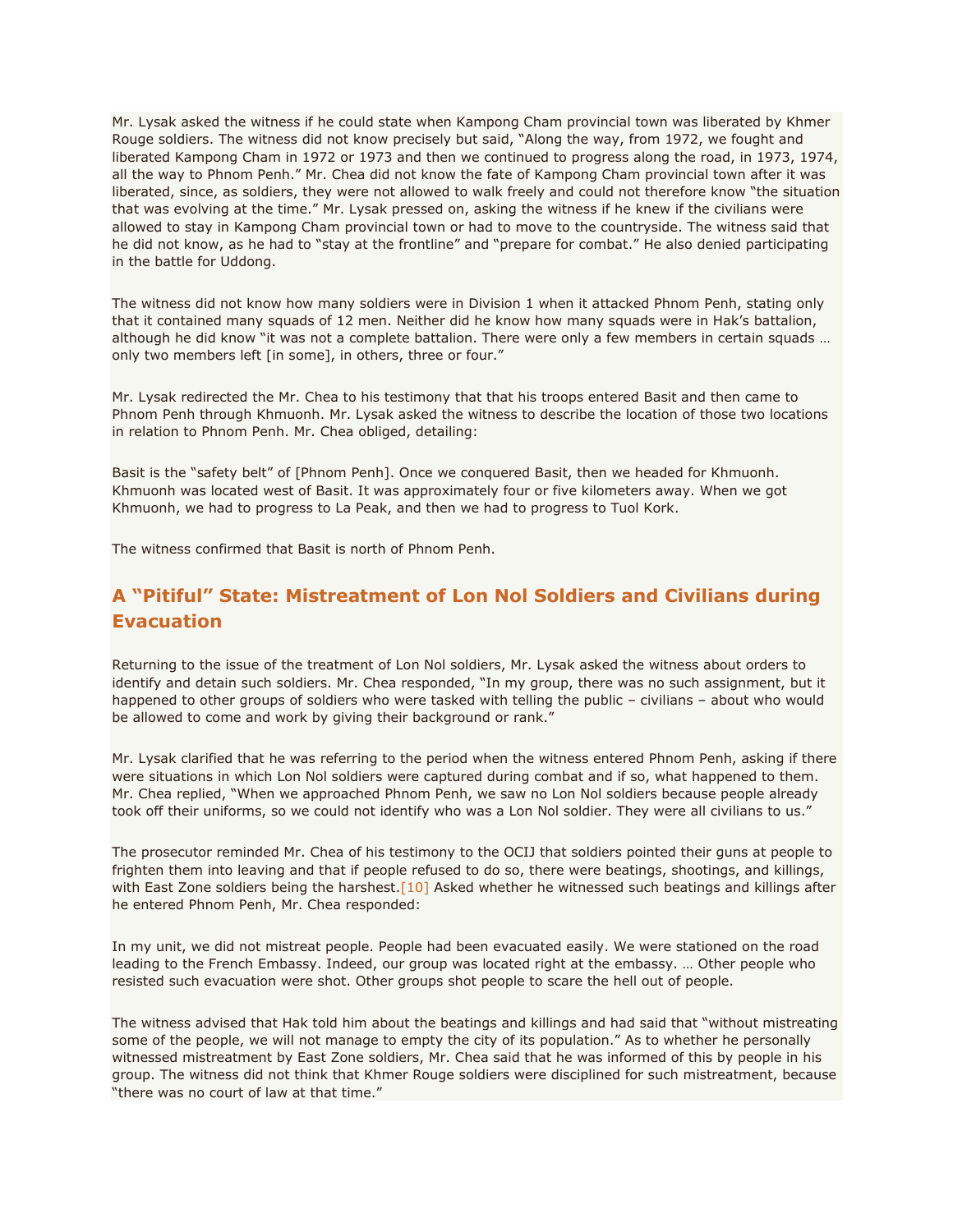Next, Mr. Lysak noted the witness's statement to the OCIJ that "they had us tell the people to leave for only four or five days so we could sweep out the Lon Nol soldiers, and we deceived them by saying that soon, the fighting would explode, and everyone would die."[\[11\]](http://www.cambodiatribunal.org/blog/2012/11/%E2%80%9Cabsolute%E2%80%9D-suffering-former-khmer-rouge-solder-provides-further-details-evacuation#_ftn11) Mr. Lysak asked if this ruse was communicated to the witness's division by Battalion Commander Hak. The witness agreed, stating, "We had to do whatever we could to make sure that the people left the city." Mr. Chea confirmed that they were told that the purpose of the evacuation was "to sweep out Lon Nol soldiers" and that the people were to be deceived into leaving the city. He recalled hearing announcements that the Americans were going to bomb the city, and identified this as one of the "deceitful acts to trick people into leaving Phnom Penh."

The prosecutor asked whether the order to evacuate civilians included all people, including the elderly and hospital patients. The witness confirmed this, elaborating:

The whole population of Phnom Penh had to be evacuated, regardless of elderly, hospital patients, disabled people, children; … they all had to be evacuated in different directions. You could imagine how this situation would have been, with huge crowds moving out of the city in all directions.

Mr. Lysak read out some of the witness's description of the evacuation of Phnom Penh during his OCIJ interview:

The state of the people then was pitiful. Some were crying. Mothers were crying. Children were crying. The suffering was absolute. Some died in the big hospital, now Calmette Hospital. They put patients in pushcarts. Some patients without relatives just lay there and died at the hospital[.\[12\]](http://www.cambodiatribunal.org/blog/2012/11/%E2%80%9Cabsolute%E2%80%9D-suffering-former-khmer-rouge-solder-provides-further-details-evacuation#_ftn12)

Mr. Lysak followed this reading with a series of questions seeking further details. Mr. Chea advised that he saw patients in pushcarts at Calmette Hospital that "children or loved ones had to push"; he also saw "sick people walk with difficulty." Calmette Hospital was "just a stone's throw away" from the French Embassy, he added, and he and a few friends went into the hospital. The witness said, "We were tasked with guarding the road all the way from Chroy Chongva Bridge on Monivong. We had to ensure that people along this route evacuated the city quickly."

Mr. Chea testified that his battalion was not given food or water to distribute to the evacuees or told where evacuees could obtain it. "The soldiers themselves could not have enough food to eat, let alone the people," he added. Mr. Lysak queried whether it was fair to say that evacuees were "left to fend for themselves" to obtain the sustenance they needed to survive the evacuation. The witness confirmed this, explaining, "Everyone was left to his or her own devices. There was no policy of providing assistance to any of them."

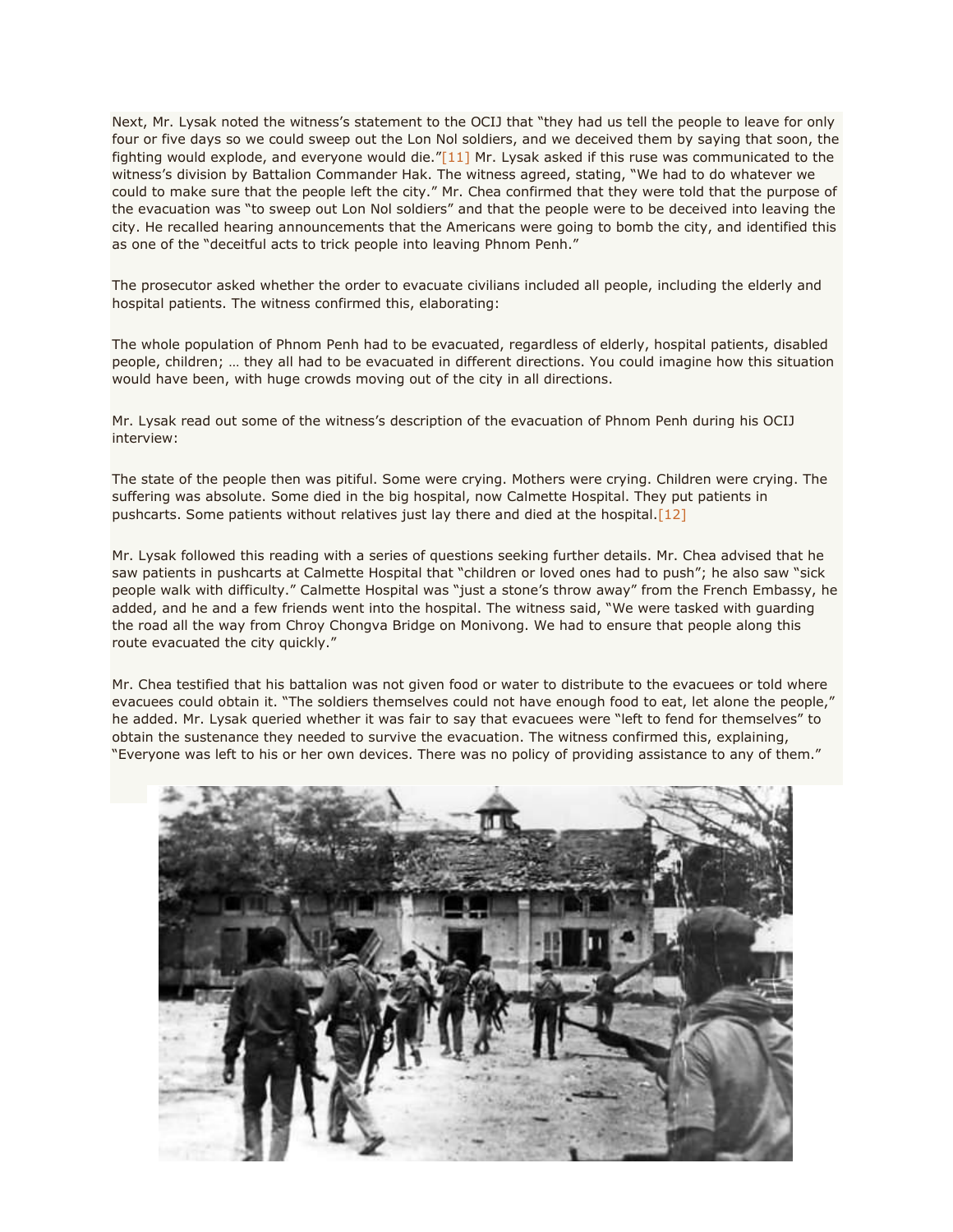*Khmer Rouge soldiers entering Phnom Penh in April 1975. (Source: Documentation Center of Cambodia)*

Turning to the identification of Lon Nol soldiers, Mr. Lysak advised the witness that in his written record of interview, he had described the broadcasting of propaganda to Lon Nol soldiers to "go back to their duty stations," and the eventual death of these soldiers. $[13]$  Mr. Lysak asked if all former Lon Nol soldiers were killed, or if this only happened to soldiers of a certain rank. The witness responded to Mr. Lysak, "The broadcasts were for everyone, whatever rank he or she had before."

Power in the courtroom appeared to flicker on and off at this time, accompanied by a nearly 10-minute interruption to the Khmer language broadcast usually audible in the public gallery.

Mr. Lysak noted that in the witness's OCIJ interview, he testified that "some [Lon Nol soldiers] wanted to live and tried to hide things, but they were arrested anyway because they were researched and found out through their biographies." Asked how this research was carried out, the witness reiterated that this was "through the loudspeakers," adding that "people were told to reveal their background … so that they could be offered the same ranks when they joined the Khmer Rouge." He did not know, however, if everyone who left Phnom Penh was required to provide biographies as he did not know about "what happened at the rear."

The prosecutor advised the witness that in the written record of his OCIJ interview, it is stated that he testified that Lon Nol soldiers who returned to their duty stations were taken away by trucks and were killed west of Prek Pnov[.\[14\]](http://www.cambodiatribunal.org/blog/2012/11/%E2%80%9Cabsolute%E2%80%9D-suffering-former-khmer-rouge-solder-provides-further-details-evacuation#_ftn14) Mr. Chea elaborated that he did not know the exact whereabouts of Prek Pnov but that Koeun ordered the executions and was the executioner. He also stated that many others participated in the executions but the witness did not know from which divisions they came. He did recall that Koeun "brought along with him some 10 trucks from different places" and that the executions took place "just four or five days after the liberation of Phnom Penh … sometime in 1975."

# **Having it Both Ways? Objections from the Defense on Prosecutorial Questioning Techniques**

Mr. Lysak sought permission from the president to read to the witness from the written record of interview of another soldier from the same battalion who was not being proposed as a witness[.\[15\]N](http://www.cambodiatribunal.org/blog/2012/11/%E2%80%9Cabsolute%E2%80%9D-suffering-former-khmer-rouge-solder-provides-further-details-evacuation#_ftn15)oting that it was usual practice to reveal only to the witness the identity of the interviewee, the prosecutor asked whether it might be appropriate to give a copy of the interview to Mr. Chea's duty counsel in order to advise the witness who gave the statement.

International Co-Counsel for Ieng Sary Michael Karnavas interjected at this point, noting that while he did not object to the way the prosecution sought to proceed, Mr. Lysak's counterpart had recently objected to the same technique being used by the defense in relation to an excerpt from a book by Philip Short and that "the prosecution can't have it both ways. They can't avail themselves of a procedure" and then object to the defense doing the same. Mr. Lysak responded that if he recalled, the issue as to Philip Short was the Chamber's intent to call him as a witness, which was not the case in this instance. The president permitted Mr. Lysak to proceed.

Mr. Lysak advised that the individual whose testimony was being referred to was in Battalion 31 of Division 310 in the North Zone military, with Hak as battalion commander[.\[16\]](http://www.cambodiatribunal.org/blog/2012/11/%E2%80%9Cabsolute%E2%80%9D-suffering-former-khmer-rouge-solder-provides-further-details-evacuation#_ftn16) Mr. Chea said that he did not know the individual. Mr. Lysak explained that the individual had described how he was injured in the battlefield around April 16, 1975, and that when he returned to his unit, stationed around Wat Phnom, he learned of an order to arrest Lon Nol soldiers. The prosecutor continued, reading from the record:

I knew there was an order from the senior Son Sen, the supervisor, to arrest those who were high ranking civil servants of the Lon Nol regime who denied leaving Phnom Penh city and the patients who were Lon Nol soldiers who were being treated in Preah Ket Mealea hospital. … I was the chairman of Company 3 of Division 310, [and was told that Lon Nol soldiers] were killed and thrown into a well in Tuol Kork area[.\[17\]](http://www.cambodiatribunal.org/blog/2012/11/%E2%80%9Cabsolute%E2%80%9D-suffering-former-khmer-rouge-solder-provides-further-details-evacuation#_ftn17)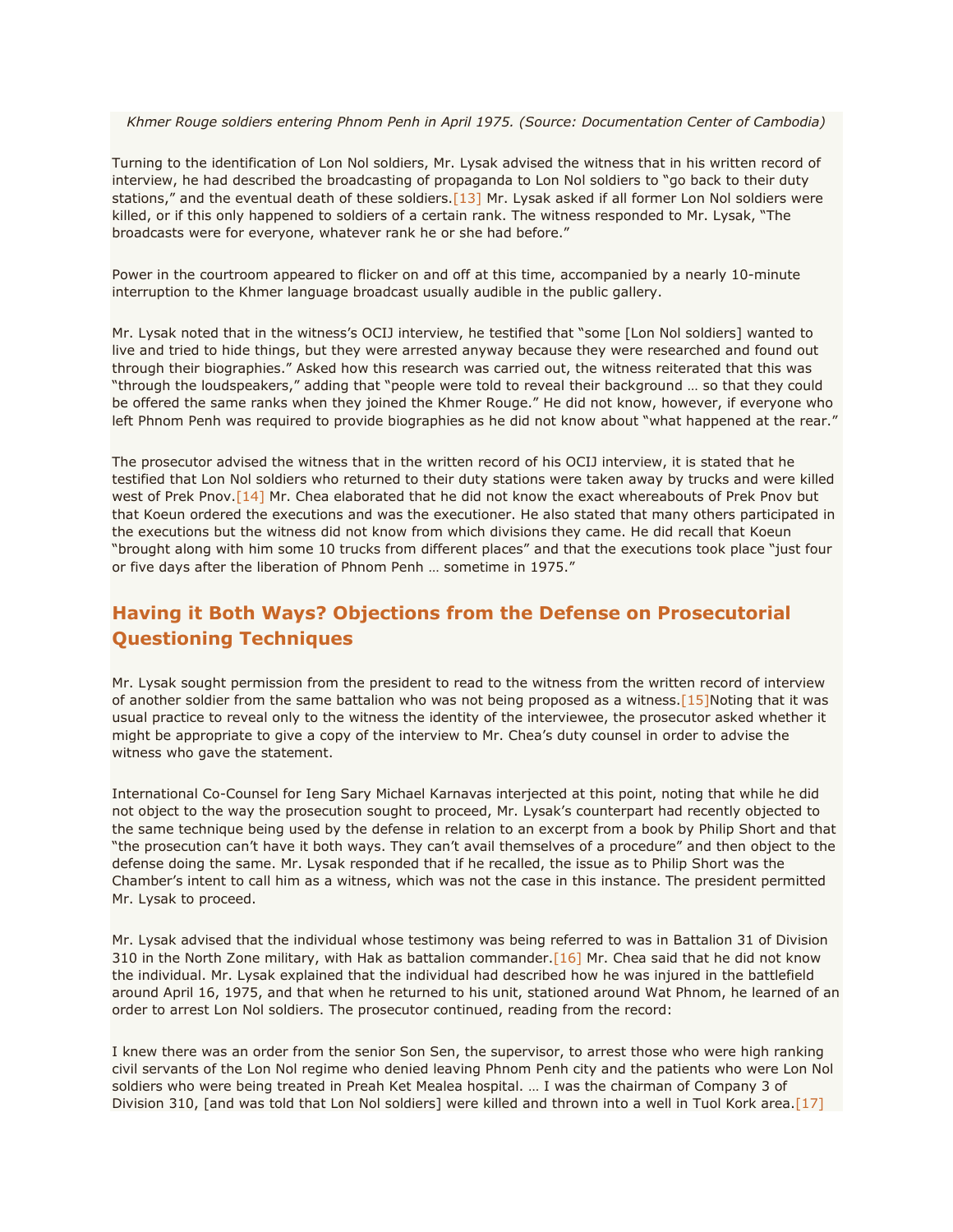Mr. Pauw objected, advising that the Office of the Co-Prosecutors (OCP) had recently asserted that it was improper for him to put information from someone else's statement to a witness when starting a line of questioning, so the OCP should be subject to the same rules. Mr. Lysak responded that the key issue was whether there was a proper foundation to ask the witness about this statement. Continuing, he agreed that reading a statement to the witness by someone the witness had no connection to would be improper but argued that he was reading a statement of someone in the same battalion describing an execution, which was a "completely different situation."

The president asked if Mr. Pauw had any further comments, although noting that parties were not normally permitted to respond. Mr. Pauw replied that he would abide by the Chamber's ruling and "hoped for a correct decision." The judges huddled, perusing a document and seemingly led by Judge Jean-Marc Lavergne, who gestured animatedly. Eventually, President Nonn reported:

The Chamber rules that the witness needs not respond to the question. The Chamber bases its ruling on document E1/59[,\[18\]](http://www.cambodiatribunal.org/blog/2012/11/%E2%80%9Cabsolute%E2%80%9D-suffering-former-khmer-rouge-solder-provides-further-details-evacuation#_ftn18) page 30: "Parties are not allowed to extract portions of statements or documents of another witness to put questions to a witness. However, parties may ask general questions." This had been ruled on by the Chamber and parties should abide by it. The Chamber also advises the prosecution that it should not put statements to the current witness by other potential witnesses who may be called to testify, for example, Mr. Philip Short.

The president ceded the floor to Judge Lavergne, who added:

Today's situation may be slightly different to the one which gave rise to a decision by the Chamber last week. Last week, a reference was made to an opinion by a historical expert who might have been likely to appear before this chamber, and it seemed inappropriate to refer to that opinion or analysis. Today … the prosecution … referred to an event which belonged to the realm of hearsay. … A better way for the prosecution to put the question might have been a more general question asking the witness about his general personal awareness of a particular event.

At this point, Mr. Pauw requested further guidance, explaining that he had not been referring to his attempt to use Mr. Short's testimony but Heng Samrin's, who was "not an expert witness but another normal individual that cannot be considered an expert." $[19]$  As such, the ruling remained unclear to the defense, he stated. However, without a response to this objection, the hearings adjourned for the mid-morning break.

#### **Challenges from Defense over References to S-21 Prisoner List**



Audience numbers swelled after the adjournment, with approximately 200 villagers from Prey Veng province joining the public gallery. The hearings resumed, slightly later than usual, with Mr. Lysak first asking the witness whether he was aware of executions of Lon Nol soldiers or officials at Tuol Kork. Mr. Chea confirmed this, qualifying that victims were purely soldiers, and that "these people were killed after the radio broadcasts … when they were tricked into revealing their identities."

The prosecutor sought more details from Mr. Chea concerning his testimony to the OCI[J\[20\]](http://www.cambodiatribunal.org/blog/2012/11/%E2%80%9Cabsolute%E2%80%9D-suffering-former-khmer-rouge-solder-provides-further-details-evacuation#_ftn20) in which the witness stated that Hak was promoted to be in charge of aircraft at Pochentong Airport and was later purged. On this subject, the witness stated, "I heard from members of my unit that he rose to the regimental level at the airport at Pochentong. … I don't know what happened

to him, because when he rose to that level, he was separated from our unit."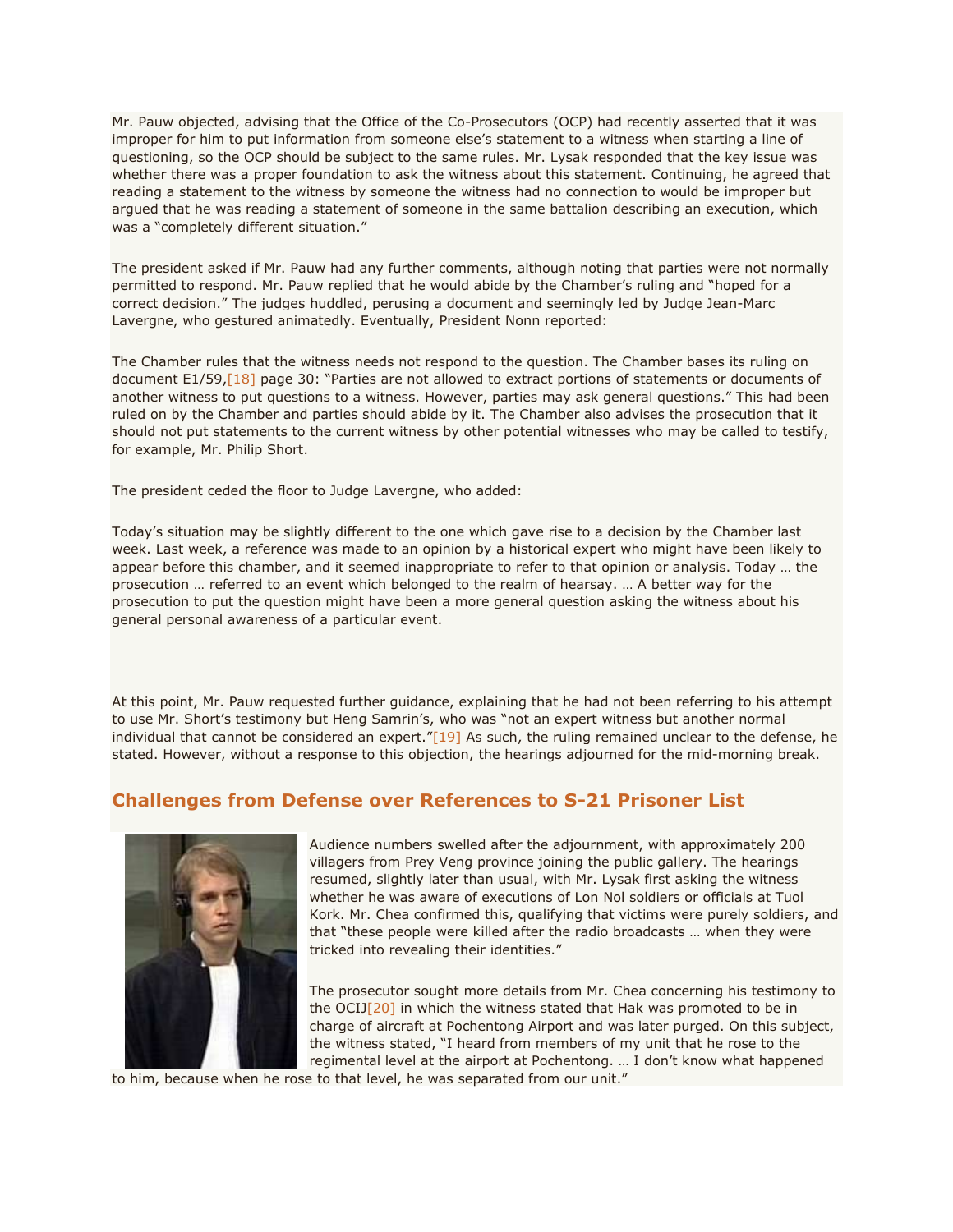By way of conclusion of OCP questioning, Mr. Lysak stated that in the OCP's Revised S-21 Prisoner List, Yang Hak was listed and identified as a member of Division 310 who was hiding in Unit 502[.\[21\]](http://www.cambodiatribunal.org/blog/2012/11/%E2%80%9Cabsolute%E2%80%9D-suffering-former-khmer-rouge-solder-provides-further-details-evacuation#_ftn21) At this point, Mr. Pauw objected to the OCP's "repeated tactic" of reading from S-21 prisoner lists at the conclusion of their questioning. He argued that this should happen after all parties had been given a chance to question the witness and preferably after the witness had left the chamber. Mr. Lysak responded that he would be happy to do so if the Chamber preferred, but that otherwise, this was the OCP's last opportunity to do that.

This prompted the Trial Chamber to confer again, with audience members looking on in apparent interest, while both defendants present in the courtroom — Nuon Chea and Khieu Samphan — took the opportunity to peruse documents and confer with counsel. The president then responded that the Chamber "allowed the prosecution to continue in this manner," that "parties should have raised such issues in advance," and that the prosecution's reference to S-21 prisoner lists while they had the floor was "appropriate."

### **Civil Parties Lawyers Elicit Details of Training, Leaders, and Meetings**

National Co-Lawyer for the civil parties Ty Srinna took the floor and redirected the witness to pre-1975 events. Specifically, she asked how many divisions were in the jungle when the witness was there. Mr. Chea



stated that he did not know about this or about communications between them, as "ordinary soldiers" would not be informed about communications between senior leaders.

The witness confirmed that he received military training, stating that "people were informed, for example, with regard to the suffering people felt." Ms. Srinna asked who "incited or provoked the spirit of suffering," with Mr. Chea responding that it was  $Ta[22]$  $Ta[22]$  Voeun and other village chiefs with reports that the Americans bombed and burned down homes. Ms. Srinna inquired whether the witness's training extended to how to identify enemy targets. Mr. Chea responded, "The idea was to make sure that we felt the pain, the suffering, and that we treated people who caused this suffering as our enemies, like the Americans. … Lon Nol soldiers and their accomplices were entirely regarded as the enemy, no doubt."

At this point, defendant Nuon Chea was wheeled back into the courtroom after a short bathroom break, with many audience members seeming to watch intently as he returned to his place and put his sunglasses back on. The witness, meanwhile, testified that leaders came to "propagandize." Asked whether he had heard announcements concerning Pol Pot, Khieu Samphan, or Nuon Chea, witness Sum Chea denied this, saying he "heard only about Prince Norodom Sihanouk."

Ms. Srinna asked whether the witness had attended any meetings conveying plans to attack Phnom Penh. The witness agreed, saying that he attended a meeting conducted by Hak that discussed "how to attack the tactical lines of the city like at Basit." As to whether the instructions relayed by Hak could have come from the "upper echelon," Mr. Chea said he believed this would have been the case, because Hak "would not have had the authority to render such a decision." At the meeting, Mr. Chea went on, Hak "asked us to be welltrained so that we could capture Basit. If we won the battle for Basit, then we would capture Phnom Penh easily."

# **The Emptying of Phnom Penh, the Aftermath, and Rebuilding and Reentry**

When his group arrived in Phnom Penh, the witness went on, "we only saw civilians, people who were wearing civilian clothing. We saw weapons scattered, left by the roadside." He explained that people were only asked to evacuate Phnom Penh via announcements by loudspeaker and no other medium, stating that the people were asked to leave "for a few days, three to seven days, otherwise they would be bombed and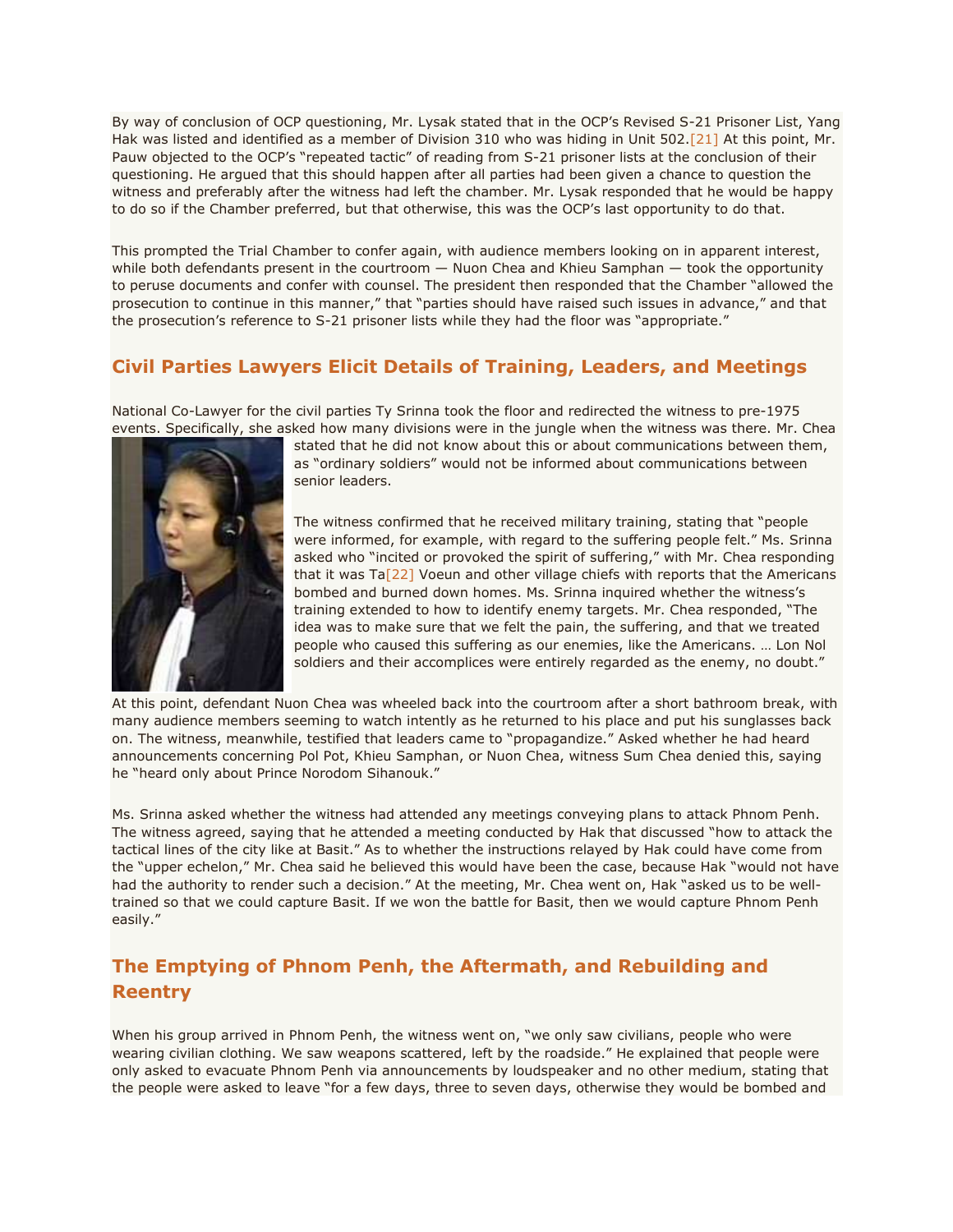die." There was no assistance provided to people during the evacuation. "Whole families," even "hospital patients" had to evacuate.

Mr. Chea confirmed that "soldiers were deployed to protect the city and ensure that people could never reenter the city … never come back." Asked whether there were checkpoints, Mr. Chea confirmed this, adding that some checkpoints were installed at Chroy Chongva Bridge and Psar Thmei. He explained, "The checkpoints were mainly installed to ensure that former Lon Nol soldiers were checked. We had no problems with civilians."

Asked for details about what happened near where he was stationed at the French embassy, Mr. Chea elaborated, "When we were at the French embassy, I saw no *barang*[.\[23\]](http://www.cambodiatribunal.org/blog/2012/11/%E2%80%9Cabsolute%E2%80%9D-suffering-former-khmer-rouge-solder-provides-further-details-evacuation#_ftn23) The embassy was empty and quiet and there were only soldiers there. … There were no civilians. The whole city was quiet and empty. There was no one, no civilians."

Ms. Srinna asked the witness if he saw any monks being evacuated, which the witness denied.

Regarding his location when the city was being captured and empty, Mr. Chea said that he "was at the French embassy before being transferred to Tuol Sankae. … [There,] the soldiers were used like cattle to clear the bushes, to make way for farmland."

Ms. Srinna queried whether the witness knew of any plans to rebuild the city. The witness denied this, noting only that coconut trees were planted to "beautify the city." At this point, Ms. Srinna asked Mr. Chea whether he ever attended any celebratory events. Mr. Chea recalled, "There were meetings. We were told how to work very hard to rebuild the city, to build dams, dykes. We were disarmed and treated like ordinary civilians."

As to leadership, the witness testified that at a meeting at Olympic Stadium in 1975, he and others were informed about the identities of the Secretary and leadership of the Communist Party of Kampuchea (CPK). He continued, "I could see that people were on their feet when Pol Pot was named." He could not recall any other Khmer Rouge leaders, however, as he only knew "regimental battalion leaders."

Returning to the events during the evacuation of Phnom Penh, Ms. Srinna asked the witness whether he was aware of announcements that people would be allowed to reenter Phnom Penh after the evacuation. Mr. Chea responded, "Politically, it was the political message that people had to be evacuated out of the city. There was no such announcement that they would be allowed to return."

Next, Ms. Srinna queried whether the witness knew when money was no longer able to be circulated. The witness stated that he "heard about this through the grapevine" but did not say when.

For her penultimate question, the civil party lawyer asked if the witness was sent back to Basit after the fall of Phnom Penh. Mr. Chea confirmed that he was, and added that he was sent there "to build canals and do farming rather than be a soldier." Finally, questioned as to food and living conditions there, Mr. Chea said, "People suffered a great deal. Every family member mature enough had to work, to carry dirt and build canals. No one was spared."

#### **Treatment of Hospital Patients, Women, and Former Lon Nol Soldiers**

Taking over from her colleague, International Co-Lawyer for the civil parties Nushin Sarkarati returned to the issue of the treatment of civilians during the evacuation, first asking whether Mr. Chea had received instructions on how to treat people "too old or sick to leave the city." The witness denied he had received such instructions. Ms. Sarkarati asked the witness how the "severely ill" patients at Calmette hospital were treated. After a pause, Mr. Chea replied, "I don't believe there was such care or service … to the elderly or sick. … There was no such luxury as asking to be admitted to the hospital to be treated before leaving." As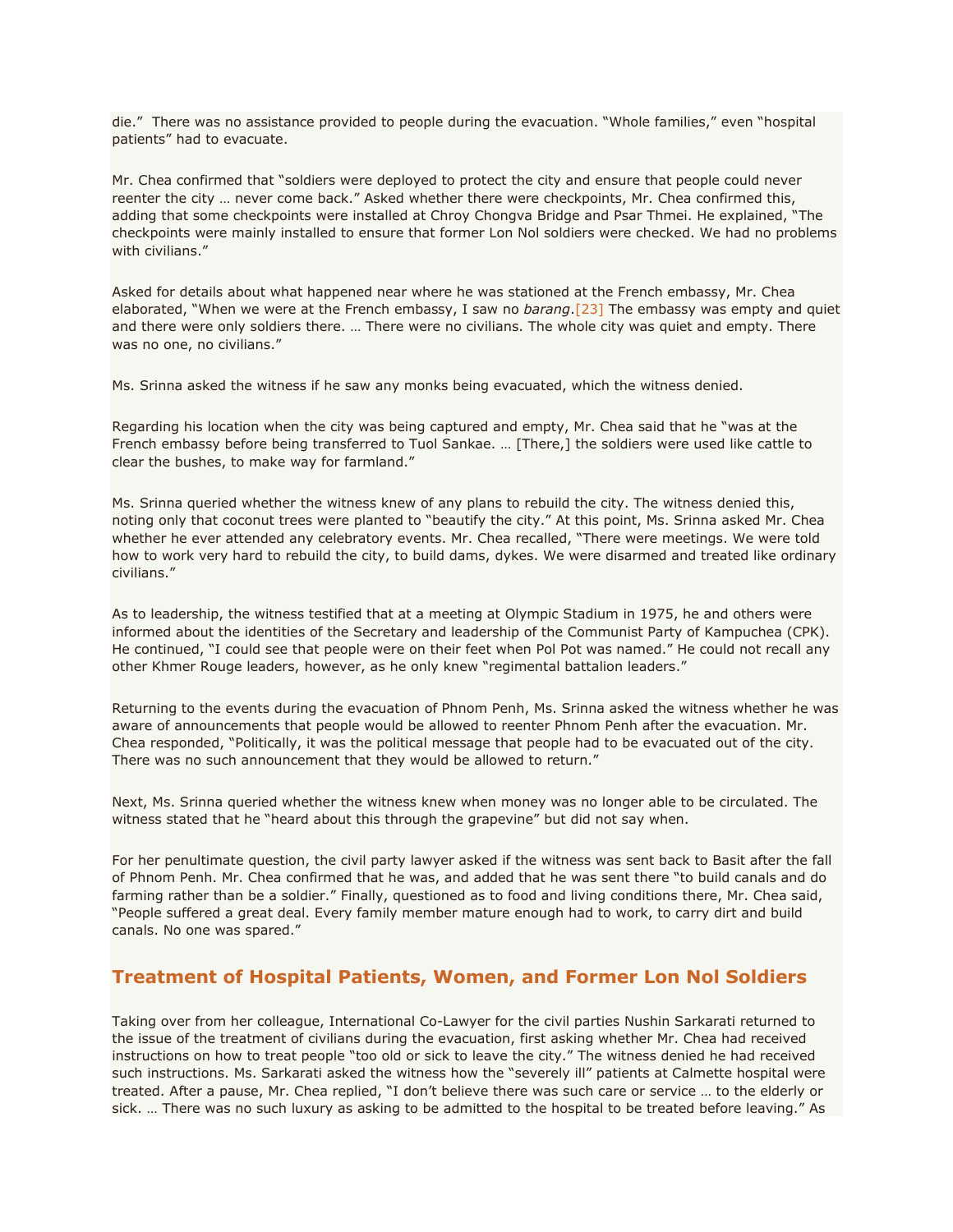

to whether medicine was taken with evacuees, Mr. Chea said, "There were some medics who could be seen going to the hospital to collect some medicines." He confirmed that the medics were with the Khmer Rouge and "were also treating Khmer Rouge soldiers." The witness also confirmed that Calmette Hospital was used for military purposes and that at the time, "people were offered some medicines, [although] there were no intravenous fluids available."

Ms. Sarkarati asked whether Mr. Chea saw Khmer Rouge soldiers entering people's homes to look for civilians. The witness denied this, saying that "after five days, the city was emptied, and no people could be seen hiding in their apartments or houses." The witness also denied either seeing women being attacked or hearing of sexual assaults against women at the time.

The witness testified that Lon Nol soldiers were not armed when he entered the city and that they faced "no armed resistance at that time." He elaborated, "We saw people waving white flags. Everyone was waving white flags. It was hard to tell who among the civilians could have been soldiers."

The witness testified, in response to final questions from Ms. Sarkarati, that he did not personally see any Lon Nol soldiers come forward in response to the announcements enticing them to do so. Instead, he recalled, Koeun told the witness about persons who had come forward and of incidents of people saying they held higher ranks than they really did during the Lon Nol regime. Regardless, "everyone ended up being killed," he concluded.

At this juncture, Mr. Pauw requested for his client to follow the afternoon's proceedings from his holding cell due to health reasons. The president granted this request and then adjourned for lunch at the later time of 12:15 p.m.

### **Judge Lavergne Seeks Details on Areas of Control and Treatment of Foreigners**

After lunch, a new audience of 100 villagers from Takeo province took their seats in the public gallery. Greffier Phary also notified the Chamber that the civil party scheduled to testify after Mr. Chea was now in the waiting room.

Moving forward with the afternoon session, Judge Lavergne posed some questions to Mr. Chea. He first asked whether bombs were dropped on Basit. The witness confirmed that "mortar shells" were used, but they landed "only at the location of 100 houses." Were bombs dropped on Phnom Penh discriminately or indiscriminately? Judge Lavergne asked. The witness said that he did not know about this, as he was a simple soldier.

Judge Lavergne asked if the witness knew where the Khmer Rouge obtained the loudspeakers they used to broadcast messages intended to "reveal former Lon Nol soldiers." Mr. Chea replied that he did not know and also denied personally witnessing the use of those loudspeakers in his own unit. He did confirm that the same loudspeakers were also used to tell civilians to leave Phnom Penh.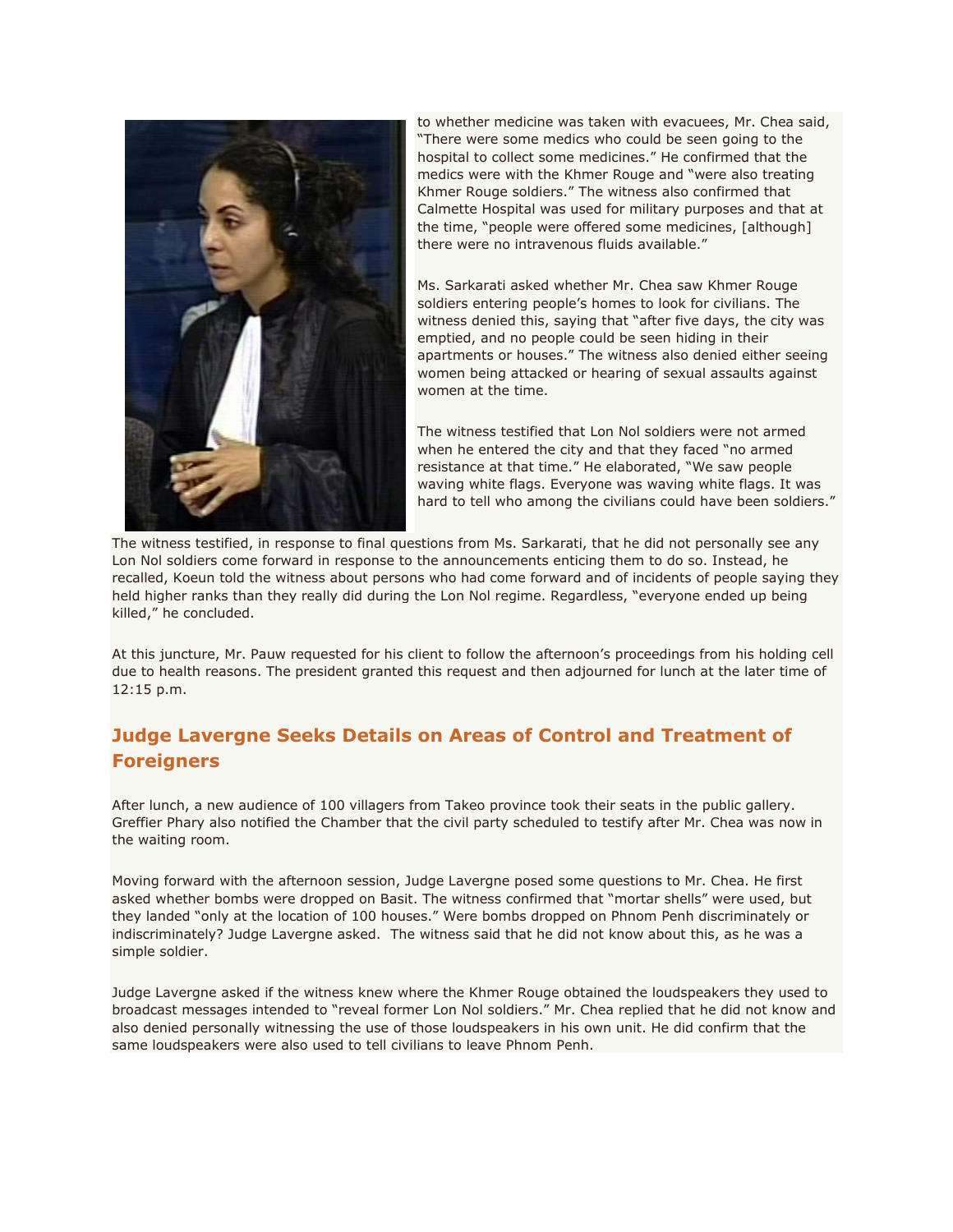Requested to provide further details on the rounding up of former Lon Nol soldiers for execution, the witness confirmed that these soldiers were transformed by truck, adding that the trucks "came from the military," as they were formerly the property of the Lon Nol army.

At this point, Judge Lavergne asked the witness if, when he was stationed in Basit, he heard any radio broadcasts from the National United Front of Kampuchea (FUNK). The witness denied this and added that he did not possess a radio. Nor did the witness hear about a list of "seven super traitors."

The judge asked the witness precisely when he arrived in Phnom Penh. Mr. Chea replied, "At the time, every soldier in each unit came to Phnom Penh simultaneously. It doesn't mean that one unit came to Phnom Penh first and the others came later. Everyone came at the same time. They communicated by radio.

Asked how he knew the exact area under the control of his unit and what his role was. The witness replied:

Ban[g\[24\]](http://www.cambodiatribunal.org/blog/2012/11/%E2%80%9Cabsolute%E2%80%9D-suffering-former-khmer-rouge-solder-provides-further-details-evacuation#_ftn24) Hak, the head of the battalion, asked us to stand guard on the stretch of road from Psar Thmei to Kilometer 9. … [Kilometer 9] is to the north of Chroy Chongva Bridge. It is on National Road 5. … I had no role in particular. I was just assigned to be stationed there. … I was stationed right across from the Calmette Hospital. Other members of the group would be assigned to cover other parts of the road.

Turning to the situation at Calmette Hospital, Judge Lavergne asked whether the witness saw any doctors or medical personnel at the hospital being instructed to leave. The witness responded that these staff "had already abandoned the patients … there were no doctors." He clarified that knew this because he "entered the hospital and learned that there were no people and there were no doctors. Patients had been evacuated in just two days."

The witness did not have the opportunity to visit other public buildings, including ministries or the National Bank of Cambodia. He "was not allowed to walk freely or contact other members" of other units, he stated

As for foreigners, the witness said that he "saw Filipinos at a building that is now demolished. … But a few days later, they were no longer to be seen there again." Mr. Chea did not know what happened to them, recalling that he asked about this but that his colleagues said they did not know. Pressing this point and noting the witness was stationed across from the French embassy, the judge asked if the witness "never saw a single foreigner." The witness confirmed this, also saying that he was "certain, there was no one, no Cambodians, no French nationals … Knowing this, we put some soldiers to be stationed in the complex." Mr. Chea clarified that he was talking about the French Embassy, adding, "There was no one in the compound, no diplomats, no other staff members, nothing."

This answer prompted the judge to ask when the witness was assigned to the area in front of the French Embassy. Mr. Chea testified, "Since I had been in Phnom Penh, I had to stand guard at all times. That was the policy of the Khmer Rouge: soldiers had to be vigilant and stand guard, be on duty, at all times."

# **Witness's Military Career, Treatment of Patients, and Execution of Lon Nol Soldiers**



National Co-Counsel for Nuon Chea Son Arun then opened the questions from the defense, asking first for confirmation of some details. The witness duly confirmed that he was about 18 years old when he first became a Khmer Rouge soldier; that he joined the army in response to the appeal from Prince Norodom Sihanouk; and that he "wholeheartedly and voluntarily" became a soldier of Sihanouk and had no knowledge of the Khmer Rouge at that time.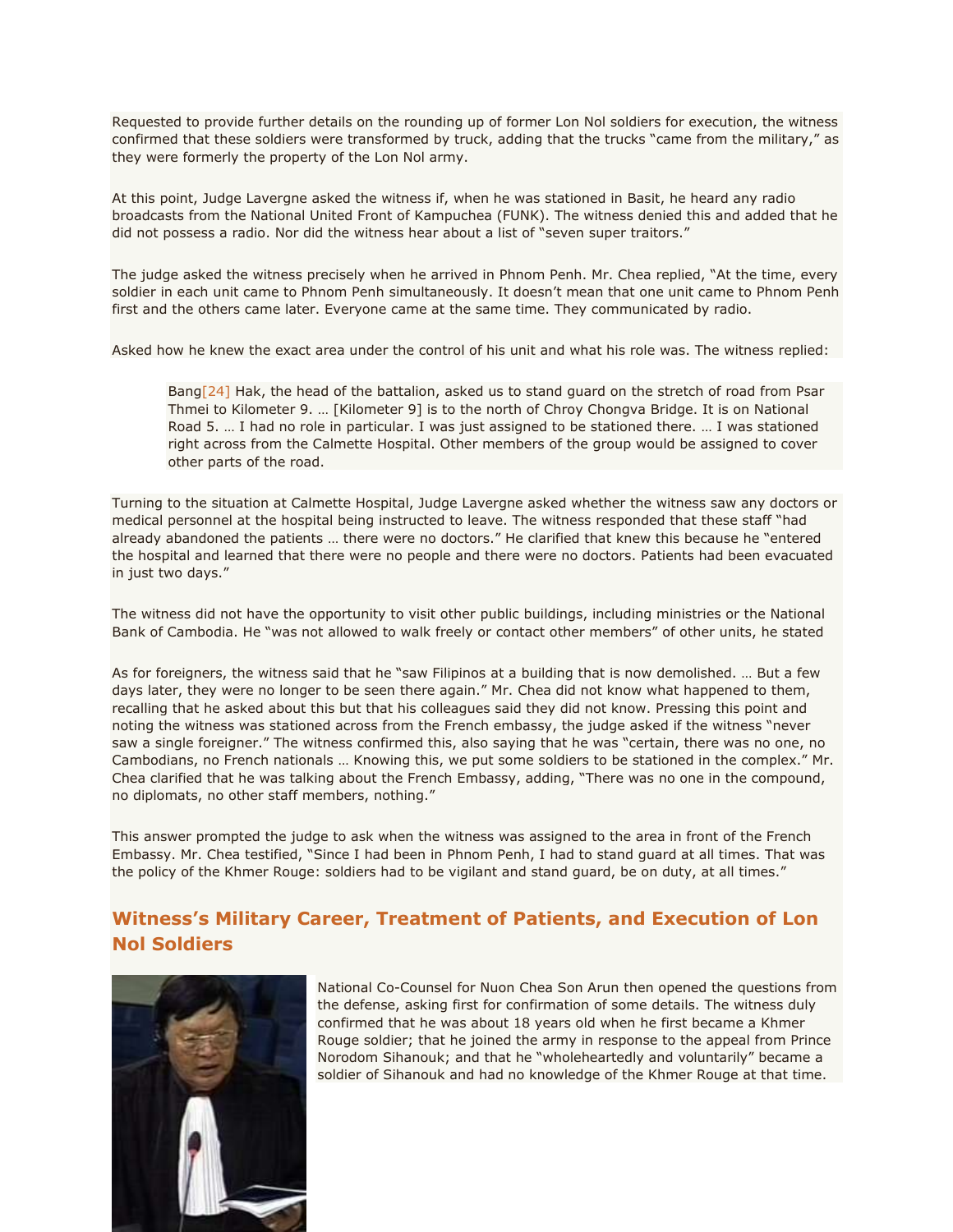He added that he heard about Sihanouk's appeal because when he was still in the forest, he had access to a radio.

Asked how long he was a soldier for the Khmer Rouge, the witness responded that he was a soldier until just before 1980. He was an "ordinary soldier," he said, and, when pressed, confirmed that he was never promoted during the period from 1975 until he left the Khmer Rouge army, as he "was not the kind of person who was brave enough to be promoted."

Mr. Arun asked whether the witness personally witnessed East Zone soldiers behaving harshly. Mr. Chea said that he only heard from his fellow squad members that such soldiers "killed people who denied leaving Phnom Penh city." This answer prompted Mr. Arun to question how the witness's fellow team members learned this information if they were also prevented from walking freely. Mr. Chea responded, pointing emphatically, that "those who were assigned to stand guard learned that information, and they were the ones who told me about those killings."

Mr. Arun asked if the witness was permitted to at least walk from his location to Calmette Hospital. Gesturing animatedly, the witness denied this, stating that he was only able to go to Calmette Hospital when he had to change shifts.

At this point, Mr. Arun asked the witness to clarify who Koeun was. Mr. Chea explained that Koeun "was a former commander of a regiment, but later on he was demoted to an ordinary soldier. … He was the one who was quite known to other people as a daring man." As to why Koeun was vested with the power to arrest and kill Lon Nol soldiers, Mr. Chea said:

Koeun was a very fierce and harsh guy. He was the one who implemented orders straight away without hesitation, so he was the one assigned to carry out the task. … My squad was broken into small groups of three. We had to change our work shifts regularly, so when we were on shift, we heard announcements from the loudspeakers, and Kun was the one who was mentioned.

The president interjected at this point that Mr. Arun may have been confused – the person by the name Koeun had committed moral wrongdoings and was demoted. There was another Koeun who was a regiment commander. After a long pause, Mr. Arun moved on, asking the witness whether, prior to attacking Phnom Penh, military commanders trained soldiers in various squads as to what they were to do once they had conquered Phnom Penh. Mr. Chea responded, "The only instruction we received was to fight our way to Phnom Penh and conquer it. Only after we conquered Phnom Penh were we told to evacuate it."

### **American "Carpet Bombardment" of Cambodia**

Continuing on for the Nuon Chea defense, Mr. Pauw returned to the issue of the bombardments by Americans, seeking more details about the bombardments themselves. Mr. Chea stated:

The bombardment was everywhere. It was a carpet bombardment. Houses were destroyed. The reason why there was sentiment in favor of Norodom Sihanouk was the bombardment. … I saw the aerial bombardments every day. … I could say for the province where I resided — it was Kampong Cham province — that they bombarded every day. Fortunately, none [of my relatives was killed]. Only one of my brothers was executed. He had worked for Samdech Sihanouk for 18 months. When he returned home, he was arrested and killed.

Asked to describe the impact of the American bombardments, the witness explained that the bombings were "very destructive," burning down up to 20 houses in his village alone. He continued, "As for pagodas, they were targets of the attacks as well, and they were all destroyed. … So long as there were bushes or areas suspected of anything, they were bombarded."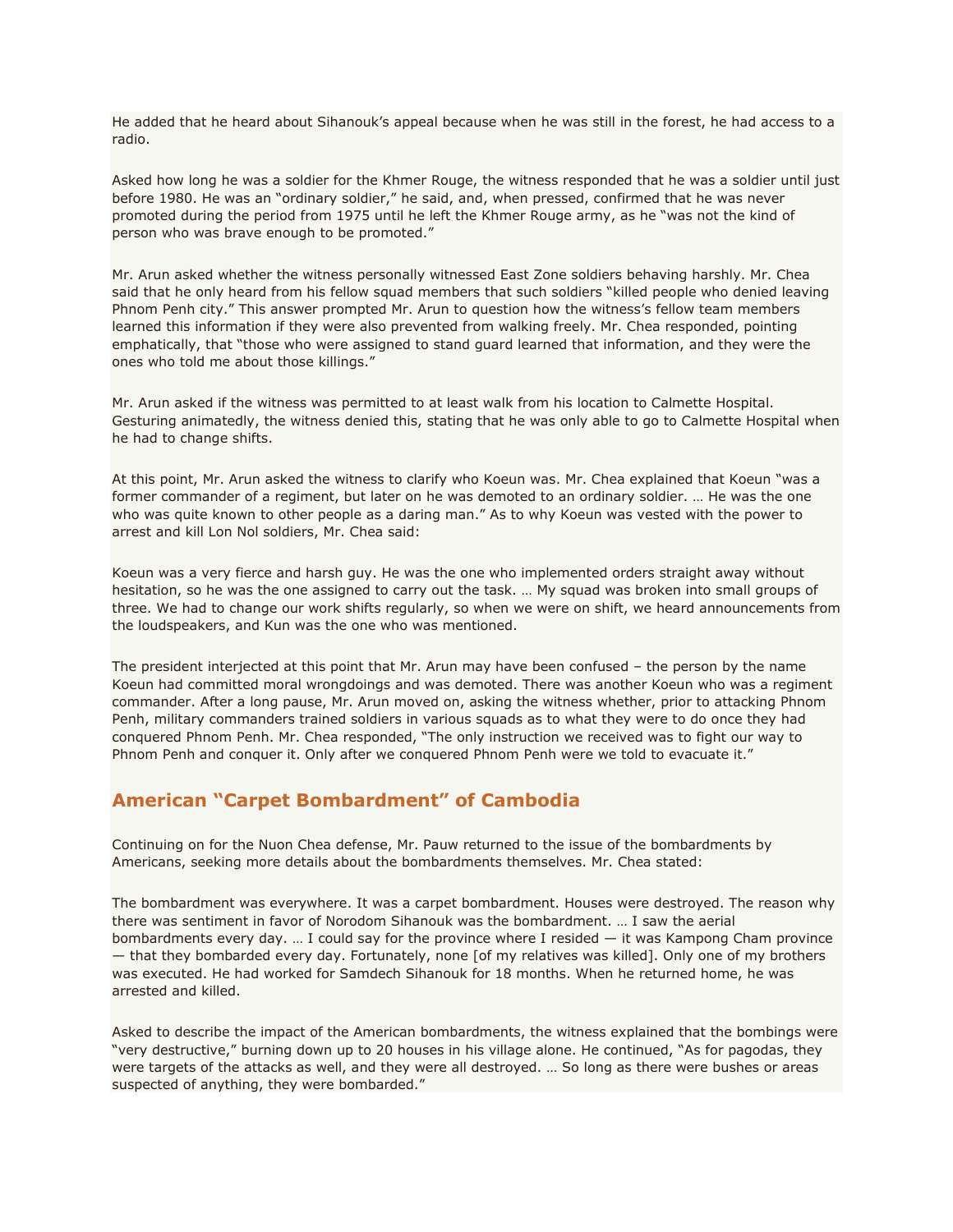Regarding the responsibility for his brother's execution, the witness stated that he did not know "who ordered the arrest and execution of him and his family" as Mr. Chea had been working as a soldier at that time. While engaged in combat, the witness added, he "was not allowed to return home … We were fighting at risk of our lives, but never, ever were we allowed to return home during that period."

Mr. Pauw sought to discuss an area of Phnom Penh, seeking permission to show the witness a colored map of the city[.\[25\]](http://www.cambodiatribunal.org/blog/2012/11/%E2%80%9Cabsolute%E2%80%9D-suffering-former-khmer-rouge-solder-provides-further-details-evacuation#_ftn25) Granted such permission, Mr. Pauw first asked the witness whether the area indicated on the map was the area he was supposed to guard – that is, the area between Psar Thmei, Tuol Kork, Kilometer 9, and the Chroy Chongva Bridge. Mr. Chea confirmed this. Mr. Pauw asked whether the witness's division ever went any further south than Psar Thmei during the evacuation of Phnom Penh. Mr. Chea denied this on the basis that they had to operate within their given boundary. He did agree that his division was responsible for guarding areas around Wat Phnom.

Moving on, Mr. Pauw directed the witness to his earlier testimony on Calmette Hospital, asking whether Mr. Chea knew when doctors and medical staff had abandoned the patients. Mr. Chea stated that this happened "during the day when we engaged in the fighting. By the time we approached the hospital, it was already abandoned. There were only helpless patients inside." As to whether the witness saw doctors leaving or

merely did not see doctors at all, the witness indicated that it was the latter, claiming that the doctors would have left for fear of the fighting.

#### **Further Clashes over Appropriate Use of Evidence**

Mr. Pauw then sought permission from the president to read to the witness from Michael Vickery's book *Cambodia 1975-1982*[,\[26\]](http://www.cambodiatribunal.org/blog/2012/11/%E2%80%9Cabsolute%E2%80%9D-suffering-former-khmer-rouge-solder-provides-further-details-evacuation#_ftn26) prompting an interjection from Mr. Lysak that Mr. Pauw had prevented the prosecutor from using such statements, or indeed, statements that were "much more directly within the knowledge of the witness." Unless Mr. Pauw could demonstrate satisfy the requirements he himself articulated this morning, Mr. Lysak contended, he should not use this document.

Mr. Pauw clarified that he had not made such requirements but that the

prosecution had to first lay a foundation, namely an open question. Mr. Pauw said that he had asked an open question that the witness answered, and argued that he was now entitled to put to the witness related information from the book by a scholar on Cambodia. His team had "always said that documents should always be able to be used," he stated, but there was a "proper modality" with which to do so.

The Trial Chamber judges conferred for some minutes. Upon resuming their seats, Judge Lavergne delivered the Chamber's response, detailing:

The Chamber needs to be consistent [with] previously rendered decisions. There is no particular interest here in quoting Michael Vickery's book to substantiate the question. I think you can use the substance of Michael Vickery's book itself. … You are authorized to ask open questions to the witness, as was granted to the prosecution this morning, but there is no express reason to directly quote from that book by Michael Vickery.

Mr. Pauw thanked Judge Lavergne for this guidance but stated that the Chamber's ruling did not make the issue any clearer. He conceded that Michael Vickery was not in Cambodia at the time about which the witness was testifying, but neither were experts such as Philip Short or David Chandler. His team sought to test whether their scholarly treatises were based on fact, he explained, but the Chamber's ruling did not make clear which expert documents they could use and which they could not. Philip Short's writing, for example, had been quoted by Mr. Lysak, Mr. Abdulhak, $[27]$  or Mr. Smith, $[28]$  he recounted. At the moment, his team was "in the dark," he contended, and could not effectively formulate lines of questioning.

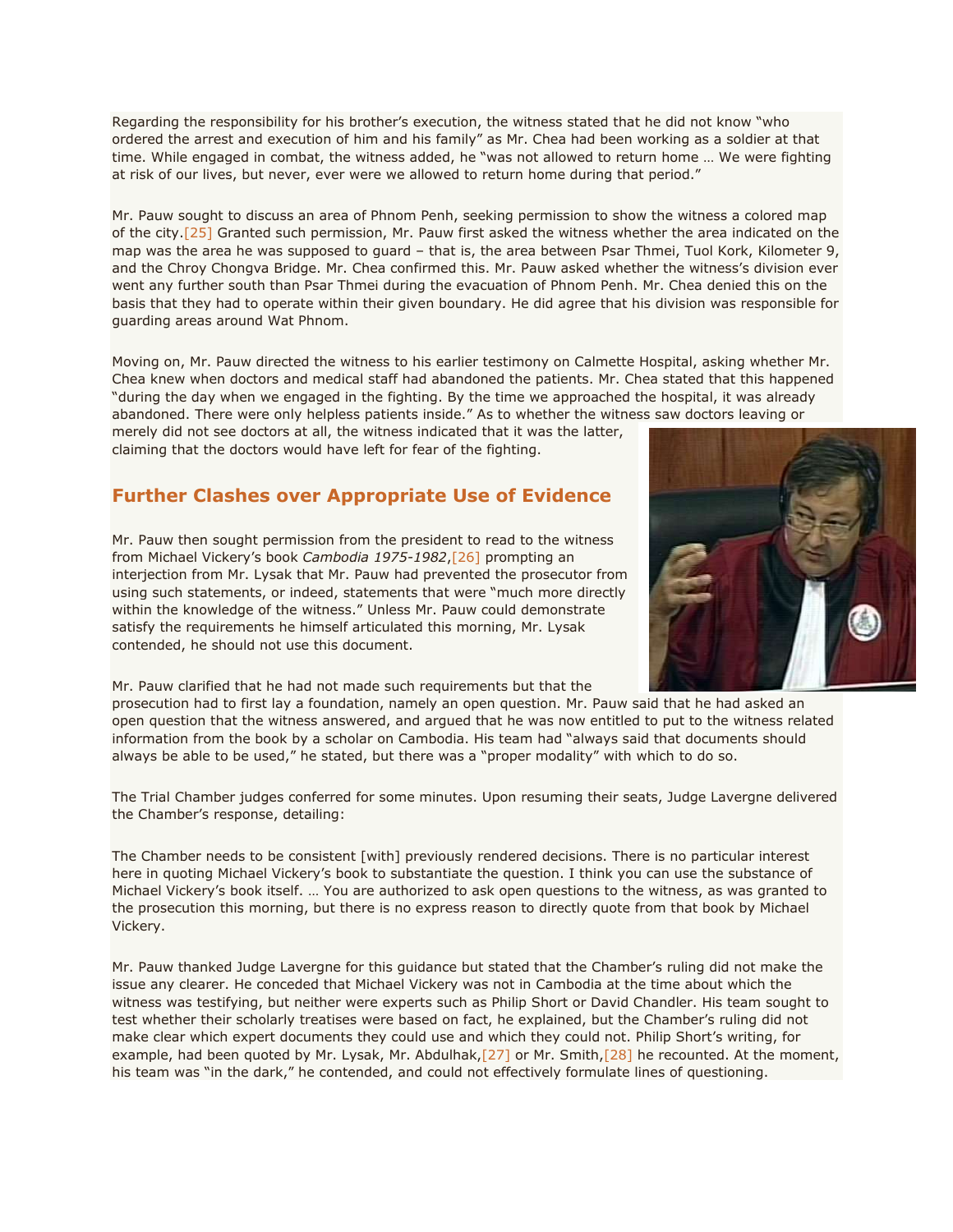In response, Mr. Lysak asserted, "Counsel only seems to have a problem with the Court's rule when it's his turn to ask questions." He continued, "We used Philip Short's book when he was quoting interviews [relating to] Phy Phuon when Phy Phuon was testifying. … There are lots of situations where there is clearly a legitimate foundation to do so." If the section of Mr. Vickery's book was an interview of this witness or one of his colleagues, Mr. Lysak continued, the OCP would have no problem in the defense using it. He then accused Mr. Pauw of feigning "a lack of understanding why he is being prevented from doing this," and suggested that the defense counsel understood the reason "very well."

Under direction from the president, Mr. Pauw proceeded to a new line of questioning, asking the witness whether he heard any examples of harsh treatment meted out by East Zone forces. Mr. Chea stated:

The policy was harsh and was about making sure the population was evacuated from the city. … The East Zone people were covering the stretches of road from Psar Thmei to the north direction. … The Southwest [Zone] was covering the western part of the city, somewhere near Pochentong Airport.<sup>[29]</sup> ... The city was divided according to different zones. For example, Voeun would be in charge of one section of the city.

The witness did not personally see soldiers from the East Zone, he said, but recalled that "people in my unit said that people who were stationed to the south of Psar Thmei were those from the Eastern Zone." As to how these people dressed, the witness said that they wore the same clothes: "black shirts and trousers." There were no Eastern Zone people near Wat Phnom, the witness added; "from Psar Thmei to the riverfront was occupied by people from the North [Zone]."

### **Relationships and Comparisons between Zone Forces, and Further Evidentiary Objections**

Following the mid-afternoon adjournment, the president asked Mr. Pauw if he had consulted with the Ieng Sary and Khieu Samphan teams them about the time allocation needed for questions. Mr. Pauw stated that the Ieng Sary team had stated that it needed no more than 10 minutes, and the Khieu Samphan team needed no time at all. Mr. Karnavas confirmed that 10 minutes would indeed be sufficient, and National Co-Counsel for Khieu Samphan Kong Sam Onn confirmed that their team had no questions for the witness.

Returning to the examination, Mr. Pauw asked the witness what would happen to soldiers who would try to enter areas of Phnom Penh occupied by other zones. Mr. Chea said that those who "dared do that would run the risk of mysterious disappearance." The witness then said, in response to a question from Mr. Pauw, that he did not hear of fights breaking out between soldiers of different zones. As to whether Mr. Chea or his colleagues had ever encountered soldiers from other zones in its area of control, the witness testified that he did not but that "there was a general prohibition" on travelling to different zones.

At this point, Mr. Pauw sought to read to the witness from a document by Professor Ben Kiernan containing an interview he had conducted with National Assembly President Heng Samrin[.\[30\]](http://www.cambodiatribunal.org/blog/2012/11/%E2%80%9Cabsolute%E2%80%9D-suffering-former-khmer-rouge-solder-provides-further-details-evacuation#_ftn30) The president refused this permission, stating that the matter had already been ruled upon. However, he clarified, Mr. Pauw was free to ask the witness about his own knowledge.

Mr. Pauw countered that this statement was contained in a document the the OCP wished to use as evidence, and what he was seeking to do here was a straightforward "impeachment technique." The president again advised that this issue was ruled upon on October 25, 2012, and Mr. Pauw was not permitted to "extract the testimony of any other witness to put to the witness at issue."

Mr. Pauw, "hating to belabor the point," stated that Judge Cartwright had ruled some months ago that it was appropriate to cite witness testimony as long as the name of that witness was not revealed. He added that Heng Samrin, "as far as we know, might never be called before the Chamber" and that in the past, the OCP and the defense had quoted from witness statements. Mr. Lysak responded that the Court had made clear that counsel could ask questions "relating to the underlying content" and that whatever Mr. Samrin had or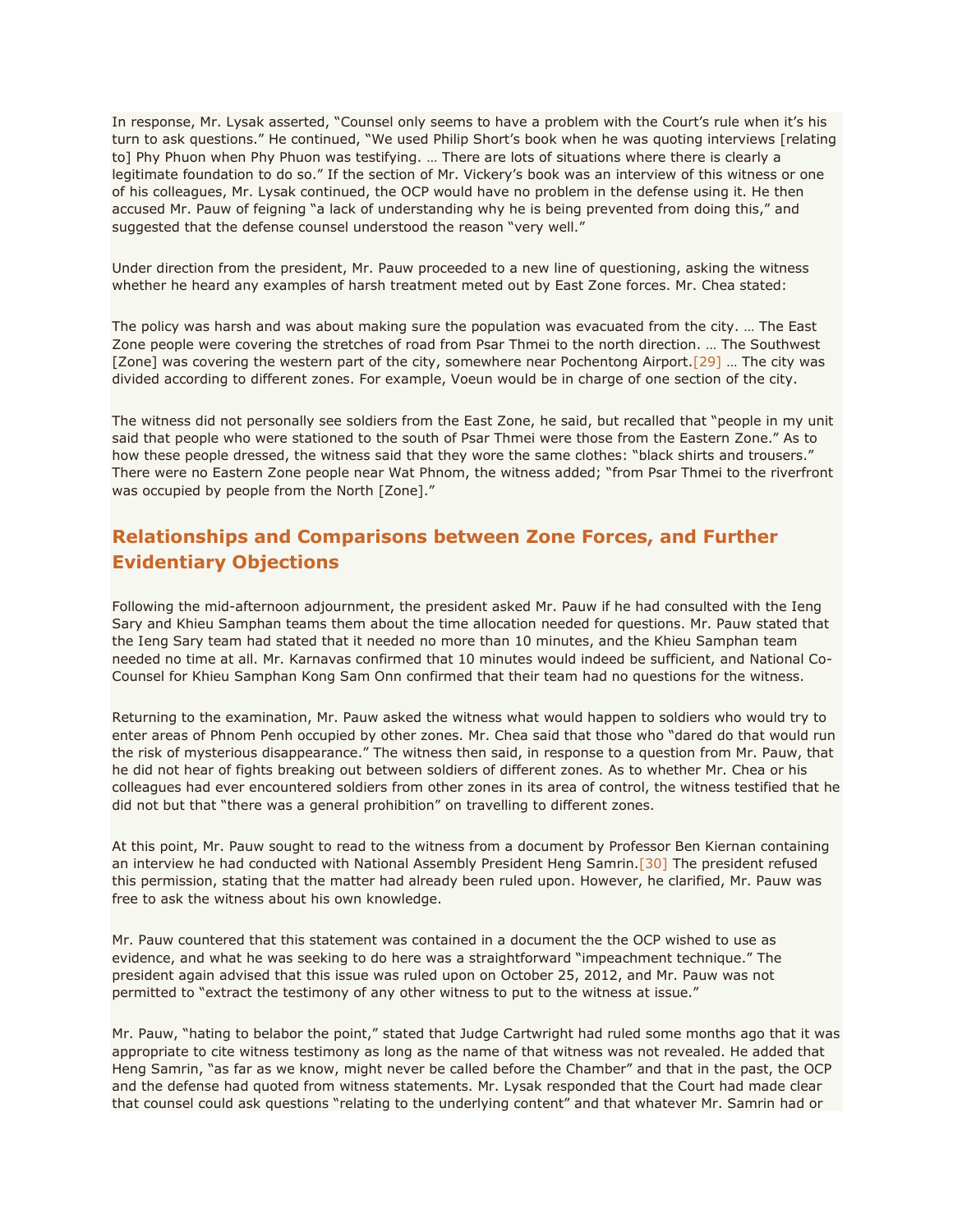had not said would not impeach this witness "unless there is a direct connection to this witness … a direct nexus to the witness."

Mr. Pauw responded that they could not have this debate in the abstract, as he would need to read portions of Mr. Samrin's testimony in order to demonstrate such a nexus, suggesting that there may be a need for a closed portion of the hearing. This prompted the Trial Chamber judges to once again confer, with Judges Cartwright, Lavergne, and Ottara addressing their colleagues. The president then addressed Mr. Pauw directly, advising:

The Chamber had ruled that counsel must not extract any portion of the witness interview of other witnesses as the basis to put questions to the witness before the Chamber. By reading those witness statements, you can get an overview of the information and then put general questions to the witness.

The defense responded that he understood that he could only "paraphrase." He then addressed the witness, stating that while some had said that Eastern Zone forces were the harshest, others said that they were much better behaved and more organized. Did the witness ever hear of this? Mr. Pauw asked. The witness replied:

I overheard from others that the Eastern Zone forces were strong, but this was not necessarily true. Forces from the North were also strong. The only difference was that people used different means and measures to evacuate people out of the city. For example, forces from the North used a much softer approach to evacuate people out of the city, as opposed to soldiers from the Eastern Zone who used much harsher methods.

Did this mean, Mr. Pauw continued, that the witness understood that Northern Zone forces were not as harsh as their Eastern Zone counterparts? Mr. Chea responded in relation to the Northern Zone forces: "These forces were firm, but gentle and ethical." However, the witness also confirmed that he never went to areas controlled by other zones and that everything he knew about the Eastern Zone forces was based on hearsay, adding that he "heard this only from people within my squad." Mr. Pauw asked if any of these people were still alive, to which the witness answered, looking straight ahead rather than at Mr. Pauw, that they had all died.

#### **Clarification on Various Broadcasts**

The defense counsel again directed the witness to his testimony about setting up loudspeakers to lure former Lon Nol soldiers "after about seven or eight days" after the fall of Phnom Penh.<sup>[\[31\]](http://www.cambodiatribunal.org/blog/2012/11/%E2%80%9Cabsolute%E2%80%9D-suffering-former-khmer-rouge-solder-provides-further-details-evacuation#_ftn31)</sup> The witness confirmed this and said that it was Koeun who talked about this and delivered the loudspeaker broadcasts. The witness did not personally hear any of these broadcasts while he was stationed in Phnom Penh; he only knew about these events because Koeun told him that "messages were broadcast on loudspeakers." The witness also heard that people were arrested along the road.



Thanking the witness for his clarification, Mr. Pauw noted that the witness's written record of interview made it seem like the witness personally heard such broadcasts and asked why the witness had testified that the loudspeakers were deployed "seven or eight days" after the fall of Phnom Penh. Mr. Chea reiterated that he heard from Koeun that he would go out with the loudspeakers to try and encourage people to come forward. Mr. Pauw asked whether that meant Lon Nol soldiers were in hiding. Phnom Penh was clear, the witness stated, "no civilians, no soldiers, no single soul."

Mr. Pauw asked whether the witness ever heard of a radio broadcast made two days before the liberation of Phnom Penh ordering all military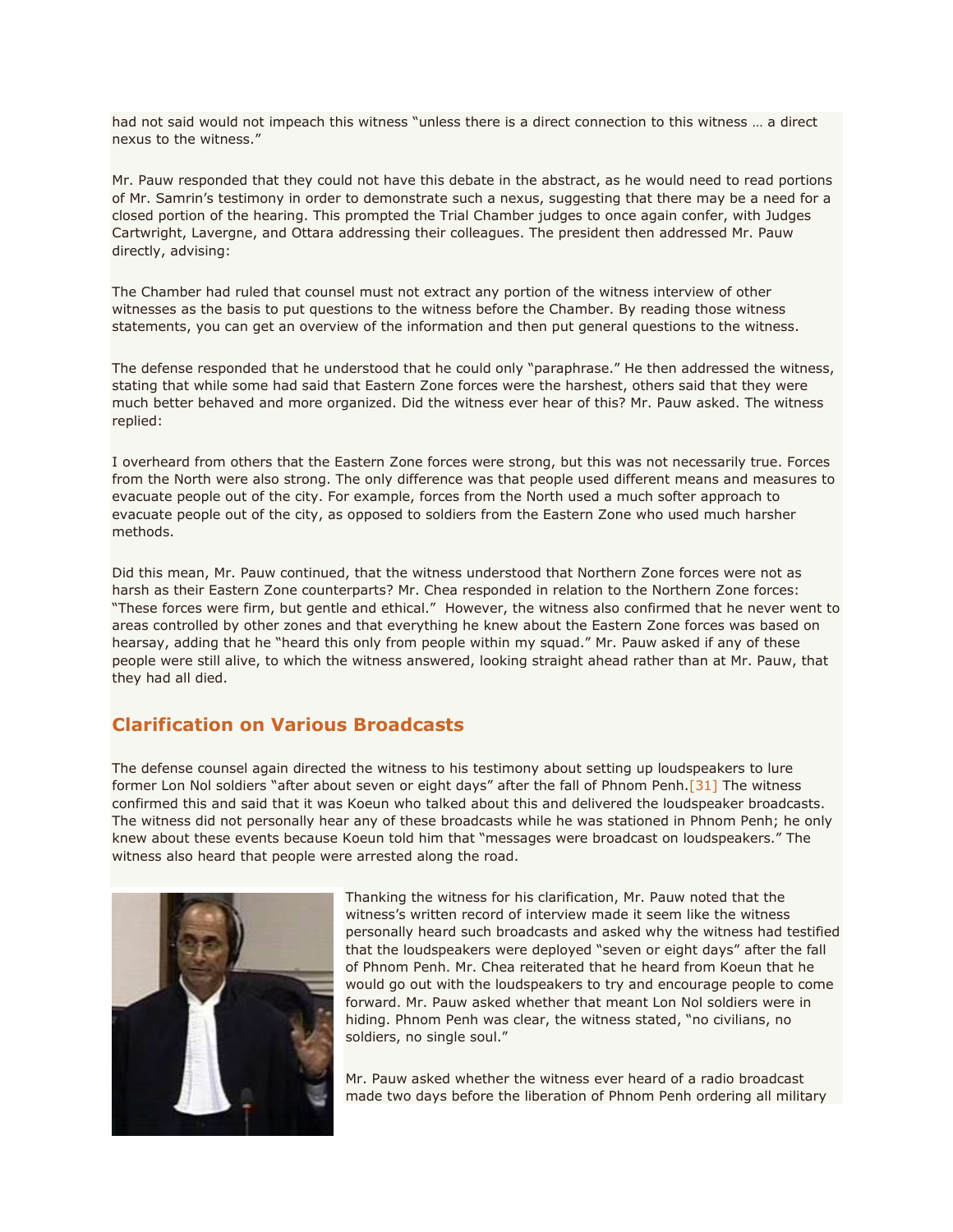physicians, surgeons and medical students to report to the medical center at Olympic Stadium. The witness denied this; however, he said that he did hear "broadcasts in the form of songs … every morning."

The defense counsel then paraphrased from Mr. Samrin's testimony about Eastern Zone forces in Phnom Penh, which detailed that Eastern Zone forces had distinct uniforms either in khaki or camouflage material, as opposed to the black uniforms worn by other soldiers. Asked whether he ever saw this, Mr. Chea responded, "At the beginning, people wore only black clothes, but after capturing enemy barracks, soldiers could make use of war spoils, like the uniforms of the enemy, and they could wear them, whatever they liked."

Noting that Mr. Samrin had also testified as to occupying an area near Wat Phnom, which would contradict the witness's testimony, Mr. Pauw inquired whether the witness saw Eastern Zone soldiers in his area. The witness denied seeing any Eastern Zone forces, adding that "Hak, the head of the battalion, talked to us about how the city was classified into different sections." Mr. Pauw sought further details on this point. Mr. Chea explained:

Hak was the head of the battalion. … You can imagine how many divisions there were in each zone because I can see that only for the North Zone, there were at least three to four divisions of soldiers already. … I don't know [how many divisions other zones had] but there must be at least three divisions. … I could see that there were three to four divisions from each zone conquering Phnom Penh at that time.

Mr. Pauw thanked the witness for his testimony and took the opportunity to clarify that although he had stated that Mr. Samrin had been a divisional commander during the evacuation of Phnom Penh, he was, in fact, the Deputy President of the Front Command of Regiment 25, which would later be called Division 1 of the Eastern Zone. Therefore, Mr. Samrin was only the deputy Division Commander during the evacuation, and only after the evacuation did he become the division commander, deputy chief of the East Zone forces, and a member of the Zone Committee. [32] Mr. Pauw asserted that, given his position in the military, Mr. Samrin would have been an "exceptional witness to testify" and that by comparison, the present witness "simply does not know what went on in the East Zone" due to the division of areas of control of different zones, a general prohibition on walking freely, and confinement to a particular area.

### **Questions from the Ieng Sary Team on the Witness's Second OCIJ Interview**

Mr. Pauw ceded the floor to Mr. Karnavas to put the final questions of the day. Mr. Karnavas began by noting that although only one OCIJ interview was referenced during questioning, the witness had testified that he had given two interviews. Mr. Karnavas asked the witness for the date of the second interview. The witness said that he could not remember the date. He added that during the first interview, there was a document, but in the second, there were no documents, and some Americans were in attendance for the second interview.

Mr. Karnavas asked if the people who came to interview Mr. Chea the second time were from the same organization as those who came for the first interview. At this point, the witness attempted to consult his duty counsel. The president said that if he did not understand the question, he should ask Mr. Karnavas to clarify, and was not permitted to consult his duty counsel while being questioned unless he believed his answer could be self-incriminating.

After Mr. Karnavas repeated his question, the witness responded that the people who came to the second interview were different people; however, he was told that the "documents were brought from this court, and with that document, that's why the Americans knew where I lived and found me." Mr. Karnavas asked the witness whether those people explained where they were from. Mr. Chea responded that he "was only told that they were from the Khmer Rouge tribunal. Again, later on, I was met by an American, and they also brought along my document."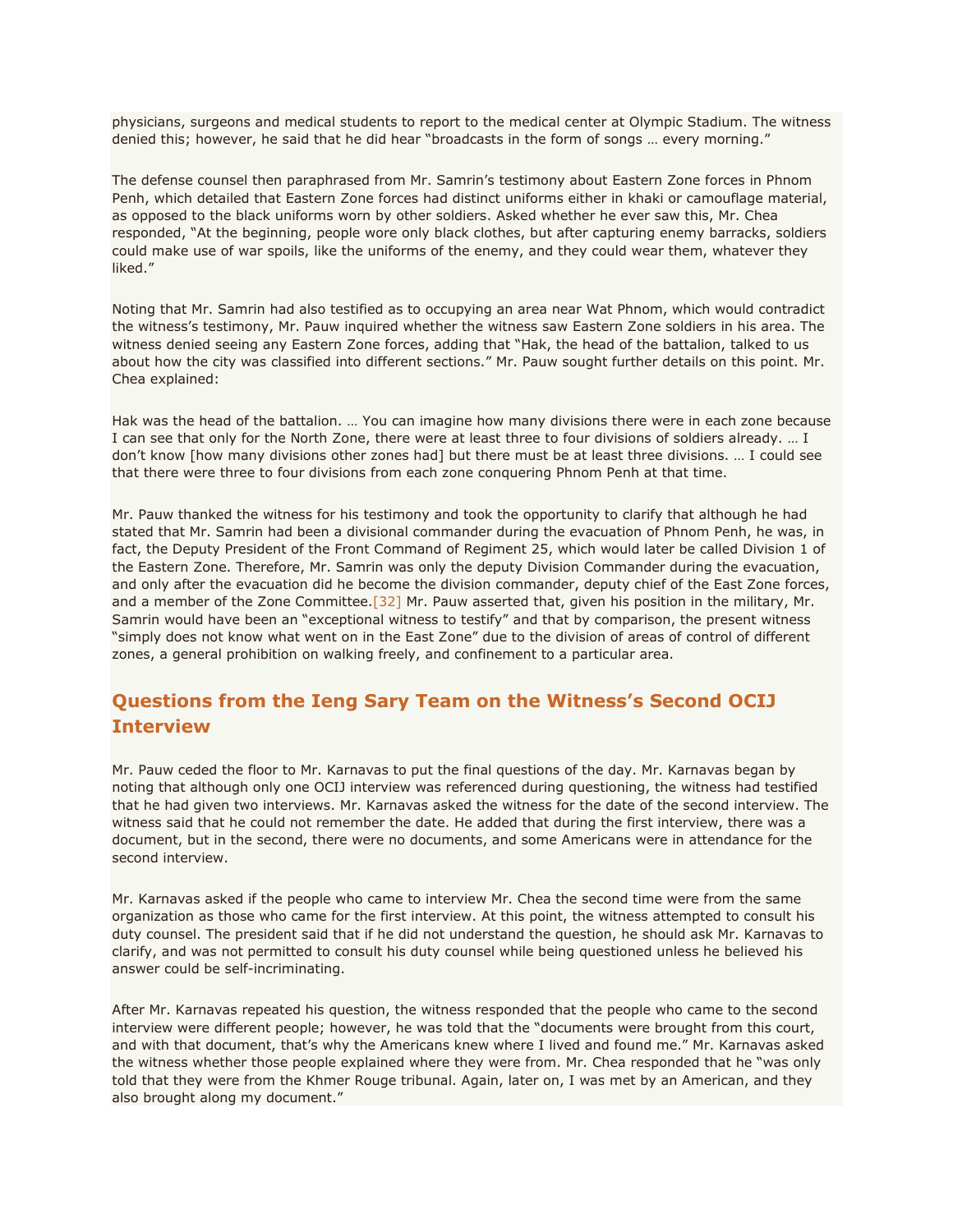Mr. Karnavas asked the witness about the length of that interview. At this point, Ms. Srinna sought to make an objection, which, Mr. Karnavas quipped in advance, would "surely be interesting." Ms. Srinna stated that Mr. Karnavas's questions did not relate to the facts at issue as set out in the Closing Order. Mr. Karnavas attempted to respond but was cut off by the president, who gave the floor first to Mr. Lysak. Mr. Lysak said that the defense should have only a limited scope to ask such questions and it was still unclear whether the first or second interview was recorded. However, if he clarified that, the OCP would not have any objections to asking questions on this issue.

Mr. Karnavas reassured that he would make himself "abundantly clear." He then said, in relation to Ms. Srinna's comments, that the president himself was the one who elicited from the witness that there were two interviews, but that only one interview had been disclosed, and the witness had today come "full circle" and conceded that much of his testimony had in fact been based on "hearsay." Mr. Karnavas then stated, emphatically, and gesturing repeatedly:

Now, I am entitled to explore this. Why? Because it goes to his credibility and the weight that you wish to give his testimony. If the gentleman was interviewed first by investigators of the OCIJ without being tape recorded, without being mentioned anywhere in their summary, and also produced documents, showed those documents to the witness, went over those documents with the witness, might that have been a way of coaching the witness, refreshing the witness, creating a memory in the witness? Might that in any way taint his entire testimony, let alone the process itself? … I know that under the French system, this would be called a nullity. I'm not going for that. I'm talking about an inappropriate manner in which an interview took place with this gentleman. I'm within my rights to question on this because after all it was you, Mr. President, who asked the witness how many times he was interviewed. …

The president permitted Mr. Karnavas to proceed with the examination but requested that he "be gentle. "Turning back to Mr. Chea, Mr. Karnavas asked the witness when he was recorded, and when documents were shown to him. Mr. Chea responded that both events occurred during the first interview. As to how long each of the two interviews lasted, the witness stated, "The first interview lasted for approximately half an hour, and the questions that they put in relation to one document, that document belonged to me. But the second interview, it lasted approximately 10 minutes, and they asked me about different subject matter."

Returning to the fall of Phnom Penh, Mr. Karnavas asked the witness if he could recall when precisely he went to the French Embassy. Mr. Chea responded that this occurred in 1975. As to how many days this occurred after the fall, the witness responded that they moved to the embassy around the third day. The witness agreed that, based on his recollection, the entire embassy was empty by the time his troops arrived and he went in to check the embassy.

Mr. Karnavas turned to the topic of killings, asking how many times the witness had been involved in killing Lon Nol soldiers who had waved white flags of surrender. The witness stated, "We never killed anyone. Koeun was the one who announced through loudspeaker that Lon Nol soldiers surrender." Neither had the witness ever witnessed killings of Lon Nol soldiers; he only heard about this from Koeun, who was in a unit attached to the witness's unit.

Was it fair to say, Mr. Karnavas concluded, that "much of what you told us today is based on what others told you and not what you saw or participated in?" The witness confirmed this. Mr. Lysak objected that Mr. Karnavas was "slightly overstating," and that the witness had stated from the beginning that his testimony on the execution from Lon Nol soldiers was based on information from Koeun and that to the extent that Mr. Karnavas was trying to extend that to all of the witness's testimony, he was being "argumentative." Noting that the witness had already given an answer, Mr. Karnavas concluded his questions.

The president dismissed the witness with thanks for his valuable testimony and adjourned the hearing for the day. Hearings will resume on Tuesday, November 6, 2012, with testimony from civil party TCCP 89, beginning with questions from the civil party lawyers.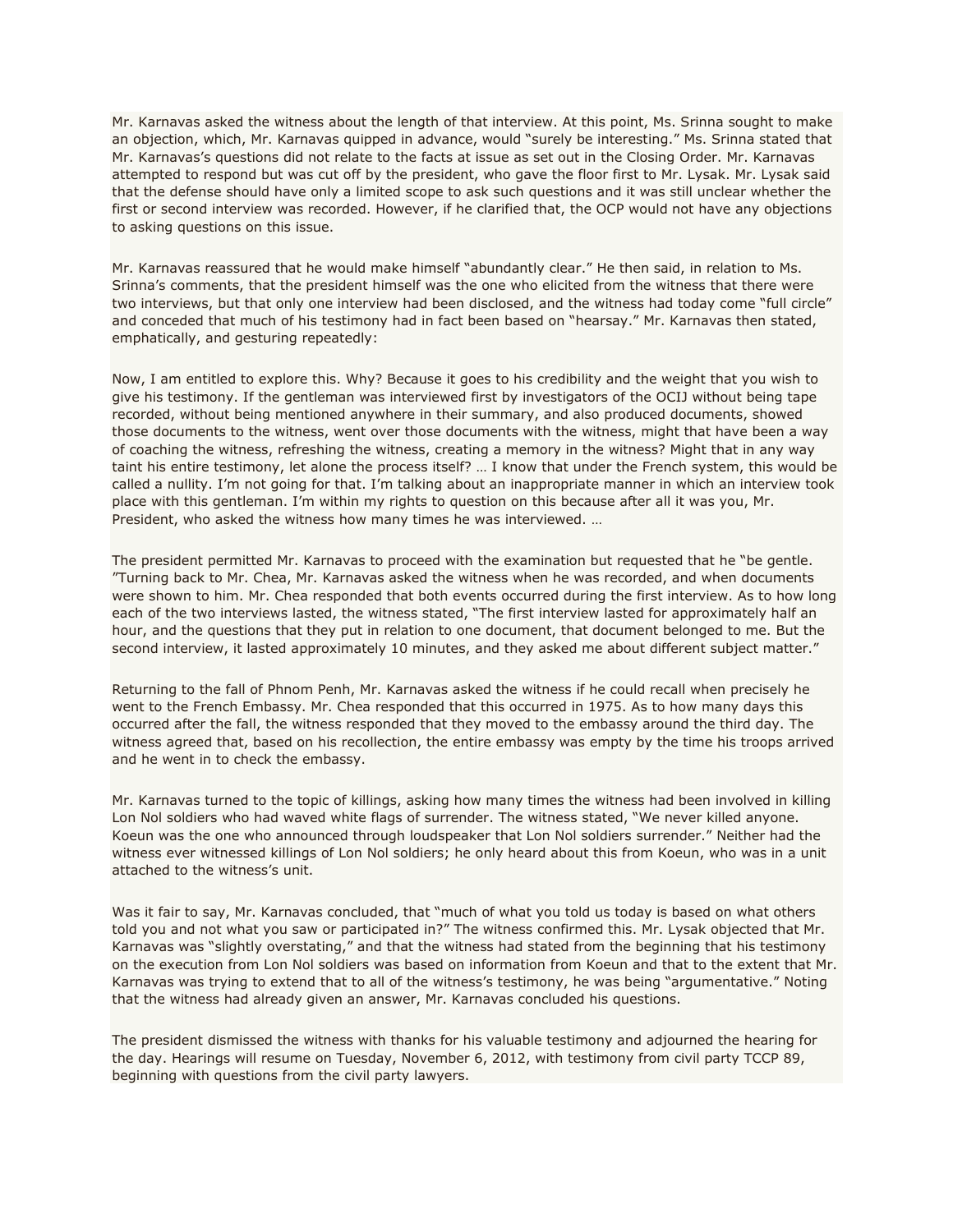http://www.cambodiatribunal.org/blog/2012/11/%E2%80%9Cabsolute%E2%80%9D-suffering-former-khmer-rouge-solder-providesfurther-details-evacuation

[\[1\]C](http://www.cambodiatribunal.org/blog/2012/11/%E2%80%9Cabsolute%E2%80%9D-suffering-former-khmer-rouge-solder-provides-further-details-evacuation#_ftnref1)ambodia Tribunal Monitor's daily blog posts on the ECCC are written according to the personal observations of the writer and do not constitute a transcript of the proceedings. Official court transcripts for the ECCC's hearings may be accessed at [http://www.eccc.gov.kh/en/case/topic/2.](http://www.eccc.gov.kh/en/case/topic/2)

[\[2\]](http://www.cambodiatribunal.org/blog/2012/11/%E2%80%9Cabsolute%E2%80%9D-suffering-former-khmer-rouge-solder-provides-further-details-evacuation#_ftnref2) This waiver has the document number E237.

[\[3\]](http://www.cambodiatribunal.org/blog/2012/11/%E2%80%9Cabsolute%E2%80%9D-suffering-former-khmer-rouge-solder-provides-further-details-evacuation#_ftnref3) Copies of the ECCC Internal Rules are available on the ECCC's website in Khmer, English and French at [http://www.eccc.gov.kh/en/document/legal/internal-rules-rev8.](http://www.eccc.gov.kh/en/document/legal/internal-rules-rev8)

[\[4\]](http://www.cambodiatribunal.org/blog/2012/11/%E2%80%9Cabsolute%E2%80%9D-suffering-former-khmer-rouge-solder-provides-further-details-evacuation#_ftnref4) For the avoidance of any doubt, all references to "Mr. Chea" in this article refer to witness Sum Chea and not defendant Nuon Chea unless the context clearly indicates otherwise.

[\[5\]](http://www.cambodiatribunal.org/blog/2012/11/%E2%80%9Cabsolute%E2%80%9D-suffering-former-khmer-rouge-solder-provides-further-details-evacuation#_ftnref5) This record has the document number D94/9, and the relevant ERNs are 00205057 (in Khmer), 00223345 (in English), and 00705376 (in French).

[\[6\]](http://www.cambodiatribunal.org/blog/2012/11/%E2%80%9Cabsolute%E2%80%9D-suffering-former-khmer-rouge-solder-provides-further-details-evacuation#_ftnref6) The relevant ERNs are 00205057 (in Khmer), 00223346 (in English), and 00705377 (in French).

[\[7\]](http://www.cambodiatribunal.org/blog/2012/11/%E2%80%9Cabsolute%E2%80%9D-suffering-former-khmer-rouge-solder-provides-further-details-evacuation#_ftnref7) This location is known in English as Central Market.

[\[8\]](http://www.cambodiatribunal.org/blog/2012/11/%E2%80%9Cabsolute%E2%80%9D-suffering-former-khmer-rouge-solder-provides-further-details-evacuation#_ftnref8) This is the bridge colloquially known as the Japanese bridge.

[\[9\]](http://www.cambodiatribunal.org/blog/2012/11/%E2%80%9Cabsolute%E2%80%9D-suffering-former-khmer-rouge-solder-provides-further-details-evacuation#_ftnref9) The relevant ERNs are 00205058 (in Khmer), 00223346 (in English), and 00705378 (in French).

[\[10\]](http://www.cambodiatribunal.org/blog/2012/11/%E2%80%9Cabsolute%E2%80%9D-suffering-former-khmer-rouge-solder-provides-further-details-evacuation#_ftnref10) The relevant ERNs are 00205057 (in Khmer), 00223346 (in English), and 00705377 (in French).

[\[11\]](http://www.cambodiatribunal.org/blog/2012/11/%E2%80%9Cabsolute%E2%80%9D-suffering-former-khmer-rouge-solder-provides-further-details-evacuation#_ftnref11) The relevant ERNs are 00205057 (in Khmer), 00223346 (in English), and 00705377 (in French).

[\[12\]](http://www.cambodiatribunal.org/blog/2012/11/%E2%80%9Cabsolute%E2%80%9D-suffering-former-khmer-rouge-solder-provides-further-details-evacuation#_ftnref12) The relevant ERNs are 00205058 (in Khmer), 00223346 (in English), and 00705377 (in French).

[\[13\]](http://www.cambodiatribunal.org/blog/2012/11/%E2%80%9Cabsolute%E2%80%9D-suffering-former-khmer-rouge-solder-provides-further-details-evacuation#_ftnref13) The relevant ERNs are 00205058 (in Khmer), 00223346 (in English), and 00705378 (in French).

[\[14\]](http://www.cambodiatribunal.org/blog/2012/11/%E2%80%9Cabsolute%E2%80%9D-suffering-former-khmer-rouge-solder-provides-further-details-evacuation#_ftnref14) The relevant ERNs are 00205058 (in Khmer), 00223346 (in English), and 00705378 (in French).

[\[15\]](http://www.cambodiatribunal.org/blog/2012/11/%E2%80%9Cabsolute%E2%80%9D-suffering-former-khmer-rouge-solder-provides-further-details-evacuation#_ftnref15) This record has the document D166/117, and the relevant ERNs are (in Khmer), (in English), and (in French).

[\[16\]](http://www.cambodiatribunal.org/blog/2012/11/%E2%80%9Cabsolute%E2%80%9D-suffering-former-khmer-rouge-solder-provides-further-details-evacuation#_ftnref16) The relevant ERNs are 00287535 (in Khmer), 00293364 (in English), and 00355872 to 73 (in French).

[\[17\]](http://www.cambodiatribunal.org/blog/2012/11/%E2%80%9Cabsolute%E2%80%9D-suffering-former-khmer-rouge-solder-provides-further-details-evacuation#_ftnref17) The relevant ERNs are 00287536 (in Khmer), 00293365 (in English), and 00355873 (in French).

[\[18\]](http://www.cambodiatribunal.org/blog/2012/11/%E2%80%9Cabsolute%E2%80%9D-suffering-former-khmer-rouge-solder-provides-further-details-evacuation#_ftnref18) This ruling was made on May 17, 2012.

[\[19\]](http://www.cambodiatribunal.org/blog/2012/11/%E2%80%9Cabsolute%E2%80%9D-suffering-former-khmer-rouge-solder-provides-further-details-evacuation#_ftnref19) This event occurred during the hearing on October 25, 2012. The *Cambodia Tribunal Monitor*article on this hearing day is available at [http://www.cambodiatribunal.org/blog/2012/10/details-evacuation-phnom-penh-revealed-amidst-clashes-over-use-evidence.](http://www.cambodiatribunal.org/blog/2012/10/details-evacuation-phnom-penh-revealed-amidst-clashes-over-use-evidence)

[\[20\]](http://www.cambodiatribunal.org/blog/2012/11/%E2%80%9Cabsolute%E2%80%9D-suffering-former-khmer-rouge-solder-provides-further-details-evacuation#_ftnref20) The relevant ERNs are 00205058 (in Khmer), 00223347 (in English), and 00705379 (in French).